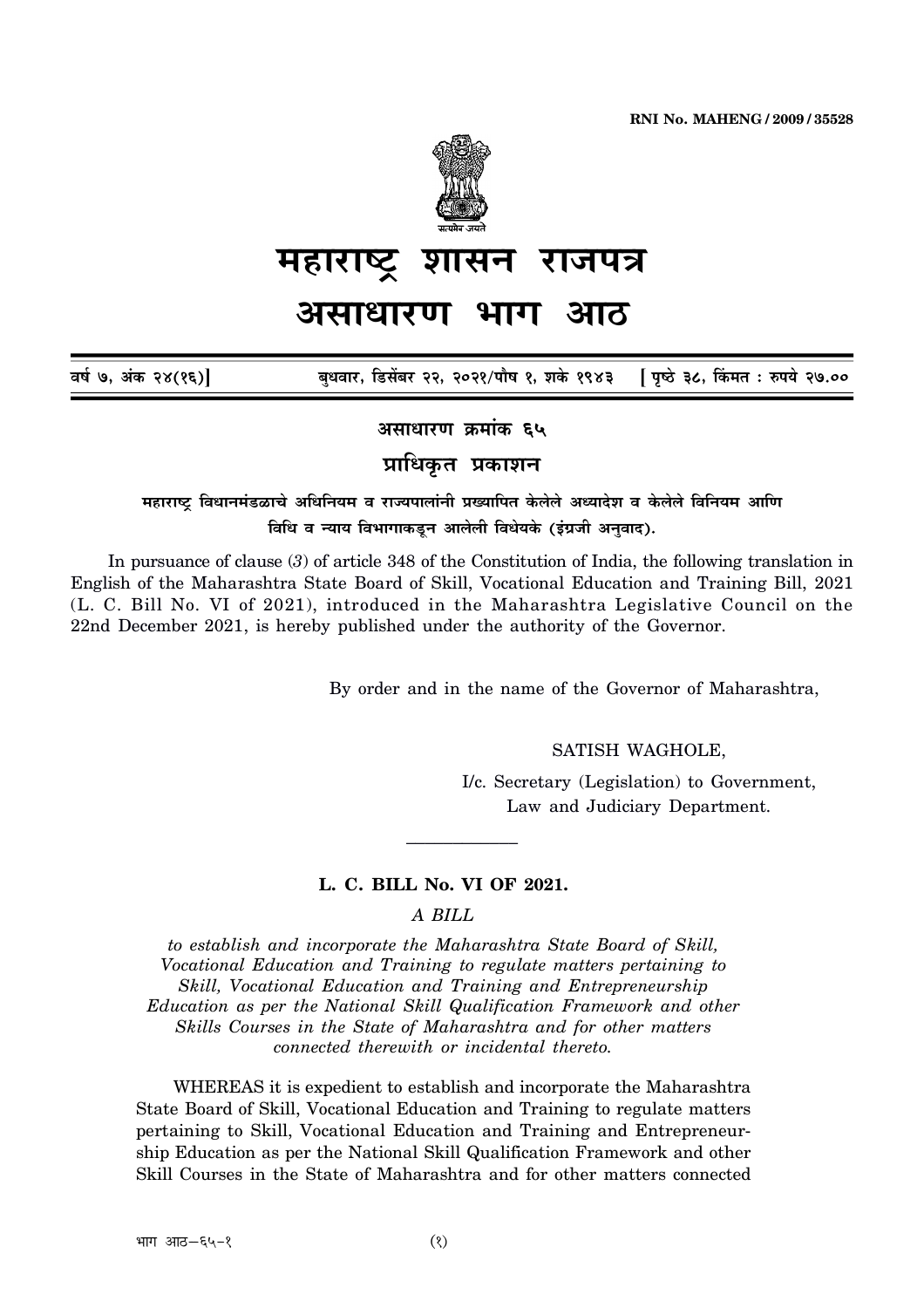therewith or incidental thereto; it is hereby enacted in the Seventy-second Year of the Republic of India, as follows :—

### CHAPTER I

**PRELIMINARY** 

**1**. *(1)* This Act may be called the Maharashtra State Board of Skill, commencement. Vocational Education and Training Act, 2021. Short title and

> *(2)* It shall come into force on such date as the State Government may, by notification in the *Official Gazette*, appoint.

Definitions.

**2.** In this Act, unless the context otherwise requires,—

*(a)* "affiliated institution" means an institution, which has been granted affiliation by the Board ;

*(b) "*apprenticeship" means a course of training in any industry or establishment undergone in pursuance of a contract of apprenticeship ;

*(c)* "Board" means the Maharashtra State Board of Skill, Vocational Education and Training established under section 3 ;

*(d)* "bye-laws" means bye-laws of the Board made under this Act ;

*(e)* "Central Government" means the Government of India ;

*(f)* "Committees" means the Committees of the Board as constituted under section 20 ;

*(g)* "credit framework" means the framework developed by the Board, built on measure units of education, skills and learning credits for student to achieve the competency for performing a job role successfully or efficiently or for vertical and horizontal mobility ;

*(h)* "Director" means the Director of the Maharashtra State Board of Skill, Vocational Education and Training appointed under sub-section *(1)* of section 7 ;

*(i)* "existing Board" means the Maharashtra State Board of Skill Development constituted by the Government ;

*(j)* "Government" means the Government of Maharashtra ;

*(k)* "Governing Council" means the Governing Council of the Maharashtra State Board of Skill, Vocational Education and Training established under section 9 ;

*(l)* "head of the institute" or "principal" means the head of the institute affiliated and recognized by the Maharashtra State Board of Skill, Vocational Education and Training by whatever name designated ;

*(m)* "institution" means an institution affiliated and recognized by the Board for imparting certificate or diploma level vocational education and training, skill development and entrepreneurship education courses ;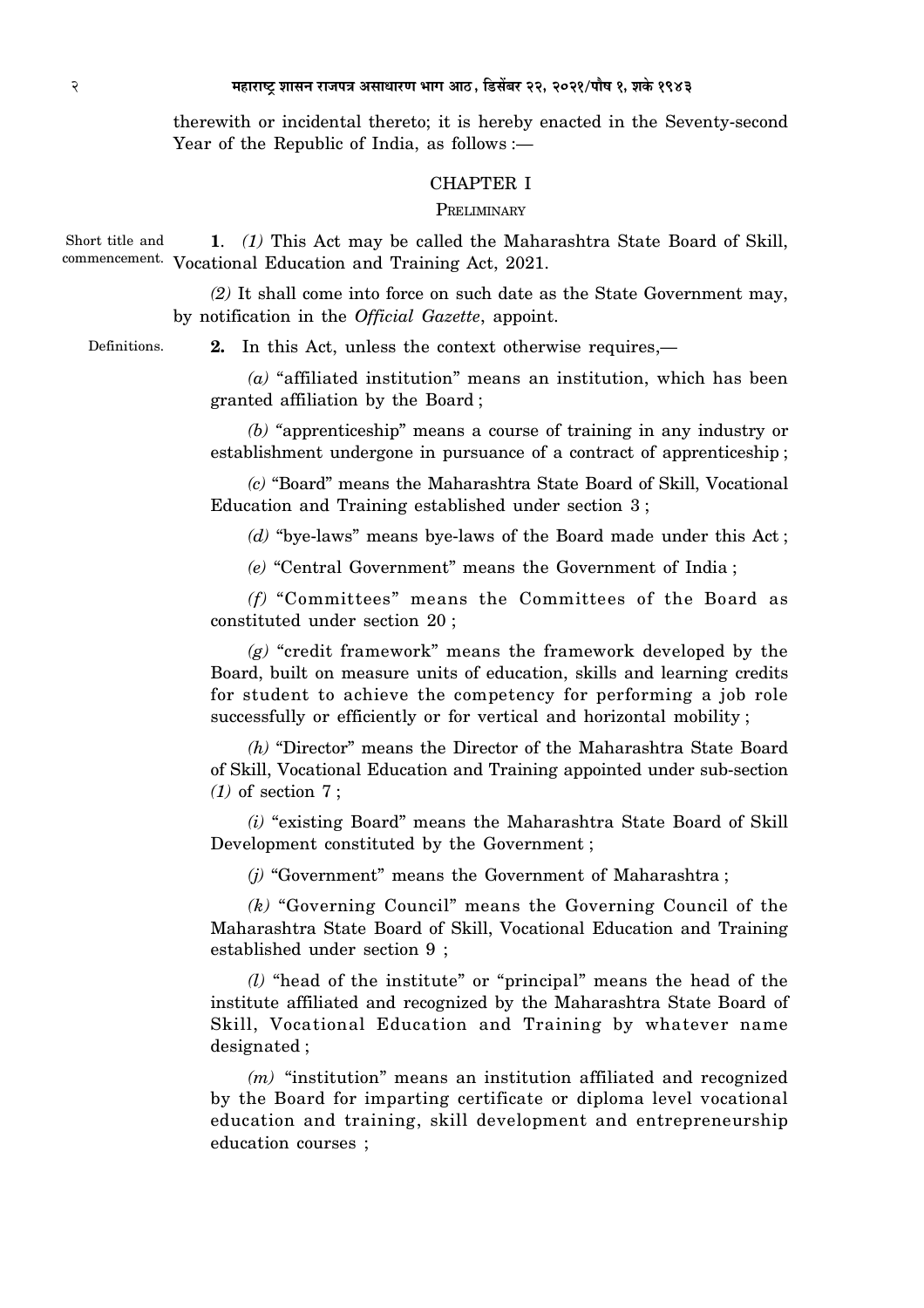$(n)$  "Maharashtra State Council of Vocational Training" means the Maharashtra State Council of Vocational Training constituted by the Government:

(o) "National Council for Vocational Education and Training" means the National Council for Vocational Education and Training established by the Central Government;

 $(p)$  "National Occupational Standard" means the National Occupational Standards formulated by the Sector Skill Councils or the National Skill Qualification Committee, as the case may be;

 $(q)$  "National Skill Development Agency" means the National Skill Development Agency, an autonomous body, registered as a society under the Societies Registration Act, 1860;

 $(r)$  "National Skill Development Corporation" means the National Skill Development Corporation, a company registered under the Companies Act, 2013;

(s) "National Skill Qualification Committee" means the National Skill Qualification Committee, setup by the Ministry of Finance (Department of Economic Affairs), Government of India;

 $(t)$  "National Skill Qualification Framework" means the National Skill Qualification Framework, notified by the Ministry of Finance (Department of Economic Affairs), Government of India;

 $(u)$  "prescribed" means prescribed by rules made under this Act;

 $(v)$  "regulations" means the regulations made by the Board under this Act.

### **CHAPTER II**

EXTABLISHMENT AND CONSTITUTION OF BOARD AND GOVERNING COUNCIL

3. The Government shall by notification in the *Official Gazette*, Establishment establish for the purposes of this Act, a Board to be called as the of Board. Maharashtra State Board of Skill, Vocational Education and Training.

4. (1) The Board established under section 3 shall be a body corporate Incorporation having perpetual succession and a common seal, and shall have power to of Board. contract, to acquire, hold and dispose of property, both movable and immovable and to do all things necessary for the purposes of this Act and may sue and be sued by its corporate name.

(2) The headquarter of the Board shall be at Mumbai and shall have a District level offices at the District Vocational Education and Training offices of the Directorate of Vocational Education and Training, Maharashtra State.

- **5.** (1) The Board shall consist of the following members, namely :—
	- $(a)$  the Director, Maharashtra State Board Chairperson: of Skill, Vocational Education and Training,

 $18<sub>0</sub>f$ 

 $21$  of

1860.

2013

Constitution of Board.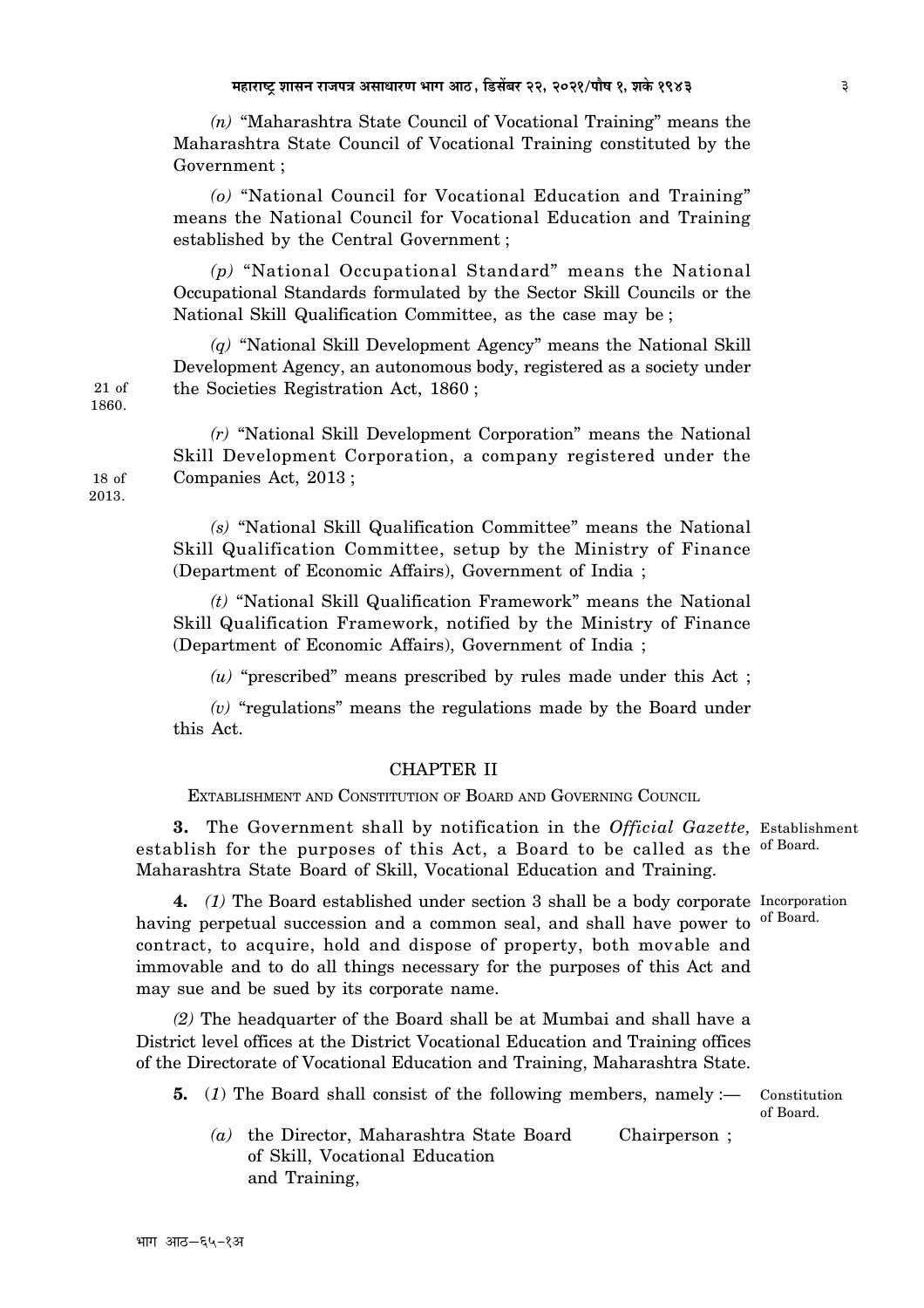## महाराष्ट्र शासन राजपत्र असाधारण भाग आठ, डिसेंबर २२, २०२१/पौष १, शके १९४३

| (b)               | the nominee of Director, Directorate<br>of Vocational Education and Training<br>not below the rank of Joint Director,                                                                                 | Ex officio<br>Member; |
|-------------------|-------------------------------------------------------------------------------------------------------------------------------------------------------------------------------------------------------|-----------------------|
| (c)               | the Chairman, Maharashtra State Board<br>of Secondary and Higher Secondary<br>Education, or his nominee not below<br>the rank of Chairman of the Divisional<br>Board,                                 | Ex officio<br>Member; |
| (d)               | the Director of Industries, Maharashtra<br>State or his nominee not below the rank<br>of Joint Director,                                                                                              | Ex officio<br>Member; |
| (e)               | the Joint Secretary or Deputy Secretary<br>to Government, Skill Development,<br>Employment and Entrepreneurship<br>Department,                                                                        | Ex officio<br>Member; |
| (f)               | the Deputy Commissioner,<br>Skill Development, Employment and<br>Entrepreneurship, Maharashtra State,<br>Konkan Bhavan, Navi Mumbai,                                                                  | Ex officio<br>Member; |
| (g)               | the Regional Director, Regional<br>Directorate of Skill Development and<br>Entrepreneurship, Government of India,<br>Mumbai,                                                                          | Ex officio<br>Member; |
| (h)               | the Director, Board of Apprenticeship<br>Training (Western Region), Government<br>of India, Mumbai,                                                                                                   | Ex officio<br>Member; |
| (i)               | two members to be nominated by the<br>Government from the Association of<br>Industries,                                                                                                               | Member;               |
| (j)               | three members to be nominated by the<br>Government from the head of the institute<br>of whom at least one shall be a woman,                                                                           | Member;               |
| $\left( k\right)$ | three members to be nominated by the<br>Government having special knowledge<br>and experience in the field of Vocational<br>Education, Training, Skill Development<br>and Entrepreneurship Education, | Member;               |
| $\left( U\right)$ | the Secretary, Maharashtra State Board<br>of Skill, Vocatonal Education and<br>Trainning,                                                                                                             | Member-<br>Secretary. |

 $(2)$  The names and tenure of the person other than the ex officio members, who have been nominated, from time to time, as member of the Board, shall be published by the Government in the Official Gazette.

(3) The person shall cease to hold office as a member of the Board, as soon as he ceases to hold the post, designation or office, as the case may be, by virtue of which he is so appointed and such person shall inform the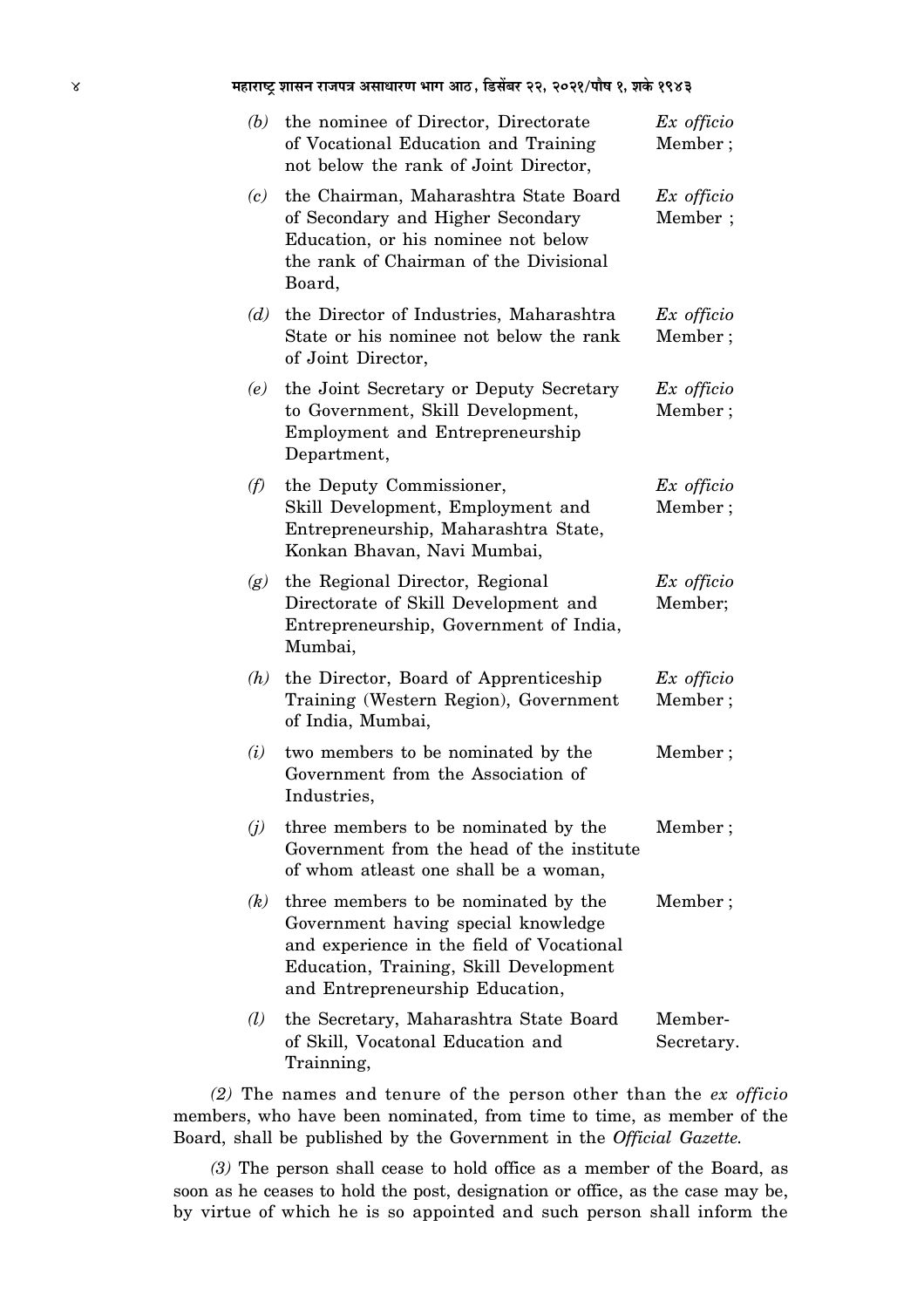Chairperson in writing so ceased to be the member of the Board, within a week therefrom.

**6**. The objects of the Board shall be to,—

*(1)* emerge as one of the foremost institution of quality in Vocational Education and Training recognized by industry, industry associations, etc., nationally and internationally ;

*(2)* engage and promote constant engagement with industry to understand the skilled manpower needs of industry and build partnerships for youth to learn in a practical and real-world environment ;

*(3)* conduct research in labour market requirements in order to understand emerging trends and offer suitable curricula, courses and programs ;

*(4)* establish links, collaborations and partnerships with other institutions, industry and industry associations in India and abroad for creating an Industry-Academia partnership for mutual benefits ;

*(5)* collaborate with other institutions, profit and non-profit organizations, corporates, industry, industry associations, professional associations or other organizations in India or overseas to conceptualize, design, develop and offer specific customised Vocational Education and Training programmes and exchange programmes for students, trainers and others ;

*(6)* conduct pedagogical and skill enhancement training and development programs for faculty and trainers who are involved in imparting Vocational Education and Training ;

*(7)* develop qualified youth with skill proficiencies and competencies at different levels built on national principles of skill, Vocational Education and Training or as deemed appropriate by the Board ;

*(8)* develop competent, skilled and capable youth imbued with skills, learning and the spirit of entrepreneurship and intrapreneurship to meet the skilled employment needs of the country and world ;

*(9)* provide learning, teaching, capacity, capability and skills development and entrepreneurial training, covering a wide spectrum of domains and specializations as may be relevant from time to time, in the fields in which future jobs are going to be created such as Automotive, Apparel and Furnishing, Aviation and Aerospace, Media and Entertainment, Film, Capital Goods, Communication, Design, Technology, Management and Entrepreneurship, Business, Banking and Insurance, Healthcare, Hospitality, Logistics, Sports, Travel and Tourism, Life Sciences, Applied and Creative Arts, Humanities, Data Science and Artificial Intelligence, E-Business, Retail, Analytics, Agri Business, related to industry 4.0 and any other fields of study including the imparting of skills that have employment potentiality ;

*(10)* promote skill education including Vocational Education and Training in an integrated and holistic manner with school education to ensure pathways for progression and mobility across forms of education and skill ;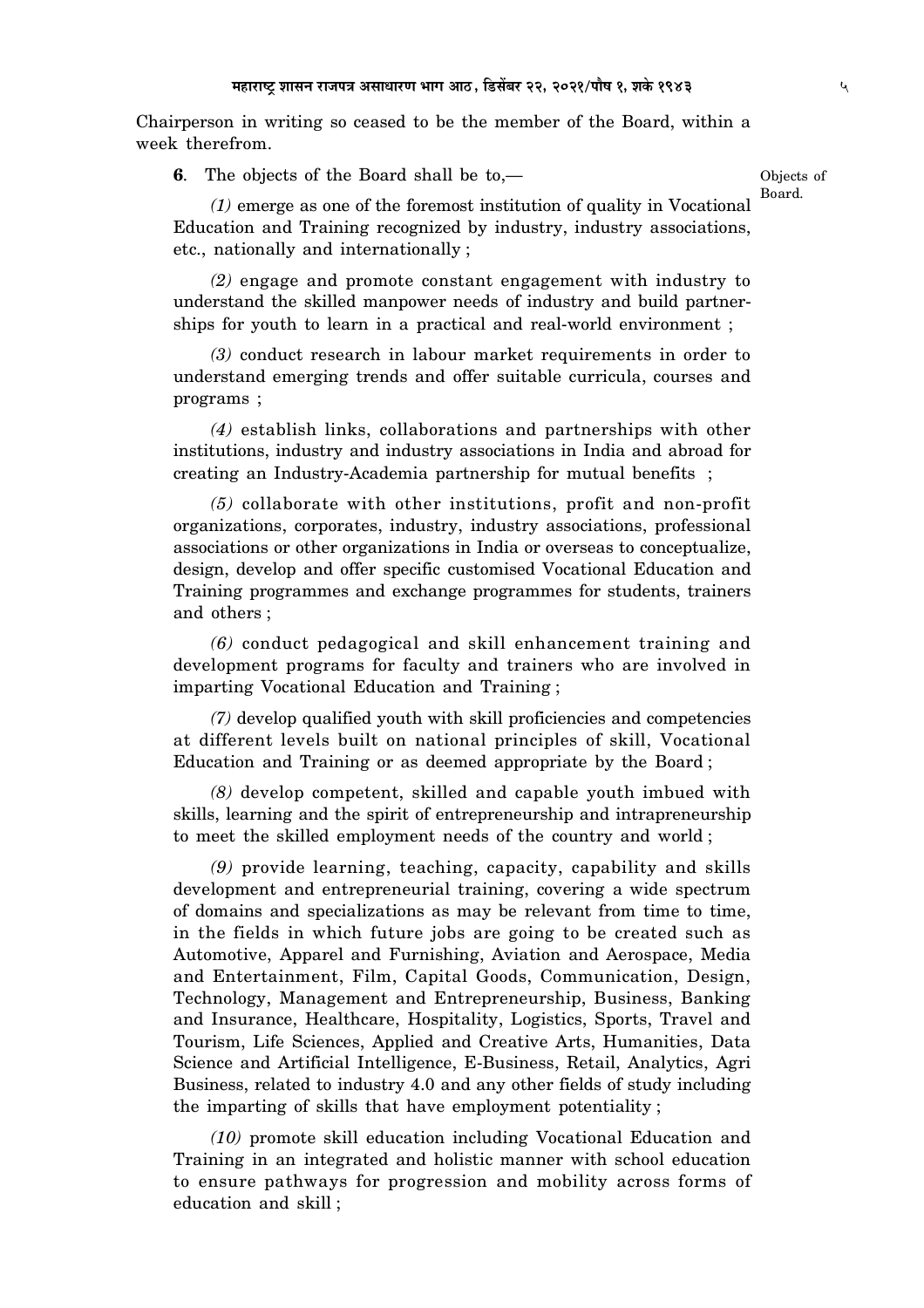*(11)* start skill development programs and offer continuing quality vocational education and training programmes for skilling, upskilling and reskilling in new and emerging areas with innovative approaches ;

*(12)* provide students an opportunity of lifelong and continuous training through the Board courses offered through conventional or blended or distance or open or online education and other education delivery models suitable for different pedagogical approaches and systems ;

*(13)* provide skill development, vocational education and training opportunities to the informal sector and unorganized workforce through a variety of programs leading to gainful employment and entrepreneurship in order to build productivity ;

*(14)* conduct examinations and assessment and confer diplomas and certificates and other academic distinctions on persons subject to such conditions as the Board may determine, and to withdraw or cancel any such diplomas, certificates or other academic distinctions in the prescribed manner ;

*(15)* offer mechanism and facility of credit banking or transfer system to create options of multi-entry and exit and opportunities for movement across Boards or Universities or domains or sectors ;

*(16)* provide vertical mobility to students by offering Certificate, Diploma, Pre SSC and 10+2 Level skill based vocational education and training programs in high growth sectors and to prepare the youth towards gainful employment and entrepreneurship ;

*(17)* offer mechanism and facility for recognition of prior learning ;

*(18)* disseminate knowledge and skill through seminars, conferences, executive education programmes, community development programmes, publications and training programmes ;

*(19)* design and deliver high quality training, capacity building and development systems for teachers, administrators and working professionals ;

*(20)* promote and maintain transparency of the highest order in matters of admission, appointments, evaluation, accreditation, administration and finance ;

*(21)* establish innovative approaches for creation of seamlessness in academic structures, learning time-frames and working and continuous evaluation processes for nurturing and cultivation of creativity and entrepreneurship ;

*(22)* aim at reaching the unreached by using latest Information Communication Technology to deliver education, training and teaching resources to learners ;

*(23)* provide a teaching, learning and pedagogy which combines multiple forms of education and learning pedagogy and course delivery (blended or distance or open or online or skill or other) and thus provide a 'Virtual Campus' where students will come together with experienced faculty and industry members to develop and evolve ;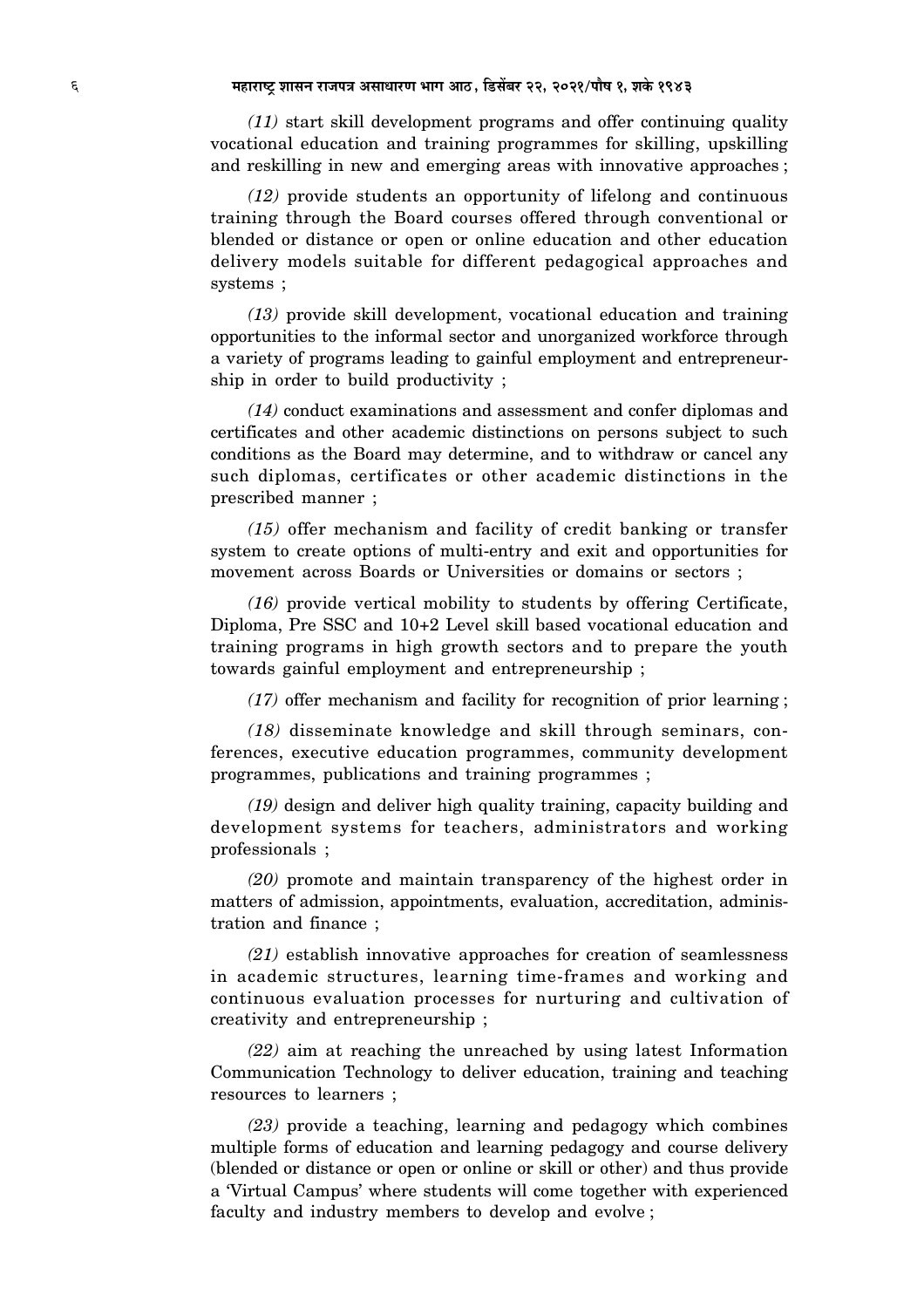$(24)$  provide a teaching, learning and pedagogy focused on handson training, professional and skill based training in line with market needs:

 $(25)$  collaborate with other institutes, industries, businesses or labs or agencies or organizations of repute from other States of India or foreign countries to offer joint programmes or courses or exchange faculty or information or share best practices and give or receive resources or grants or consultancy for benefit of students;

 $(26)$  build financial self-sufficiency by undertaking academic, skill and allied programmes and by providing professional and development services to the industry, public organizations, agencies and the society at large;

 $(27)$  undertake skill assessments for the students studying in the Board as well as for other students, agencies, training provider, institutions, industry and organizations;

 $(28)$  do research in the pedagogy of skill assessments, online assessments, computerized assessments or tests and develop required software, hardware solutions or other systems or processes for carrying out assessments or tests;

 $(29)$  use modern processes, mechanisms and technologies for governance and management of learning, teaching, researching, evaluating, developing, organizing and creating socio-economic wealth for individuals and society for 21st century;

 $(30)$  encourage industrial and industrial associations participation through establishment of in-service training centers, workshops and active participation in all aspects of governance, curricula design and development, teacher training, skill training, on-the-job training, internships, apprenticeships, placements, consultancy, joint projects, skill assessments certifications, etc.;

 $(31)$  establish skill centers, community centers, information centers, test or assessment and examination centers, etc., at various locations in the State to facilitate delivery, student services and dissemination of vocational education and skill training;

(32) liaison or collaborate with various ministries, State bodies, departments, agencies or other statutory bodies at state, national or international level in order to understand vocational education and skilling needs and to impart programmes accordingly;

(33) acquire, hold, transfer and dispose of any property, interest or right thereto and to manage and deal with the same for effective functioning of the Board;

 $(34)$  undertake necessary or expedient action to pursue and promote the objectives of the Board;

 $(35)$  ensure that the standard of diploma, certificates and other academic distinctions are not lower than those laid down by statutory regulatory authorities in India; and

 $(36)$  pursue any other objects, as may be prescribed by the Government.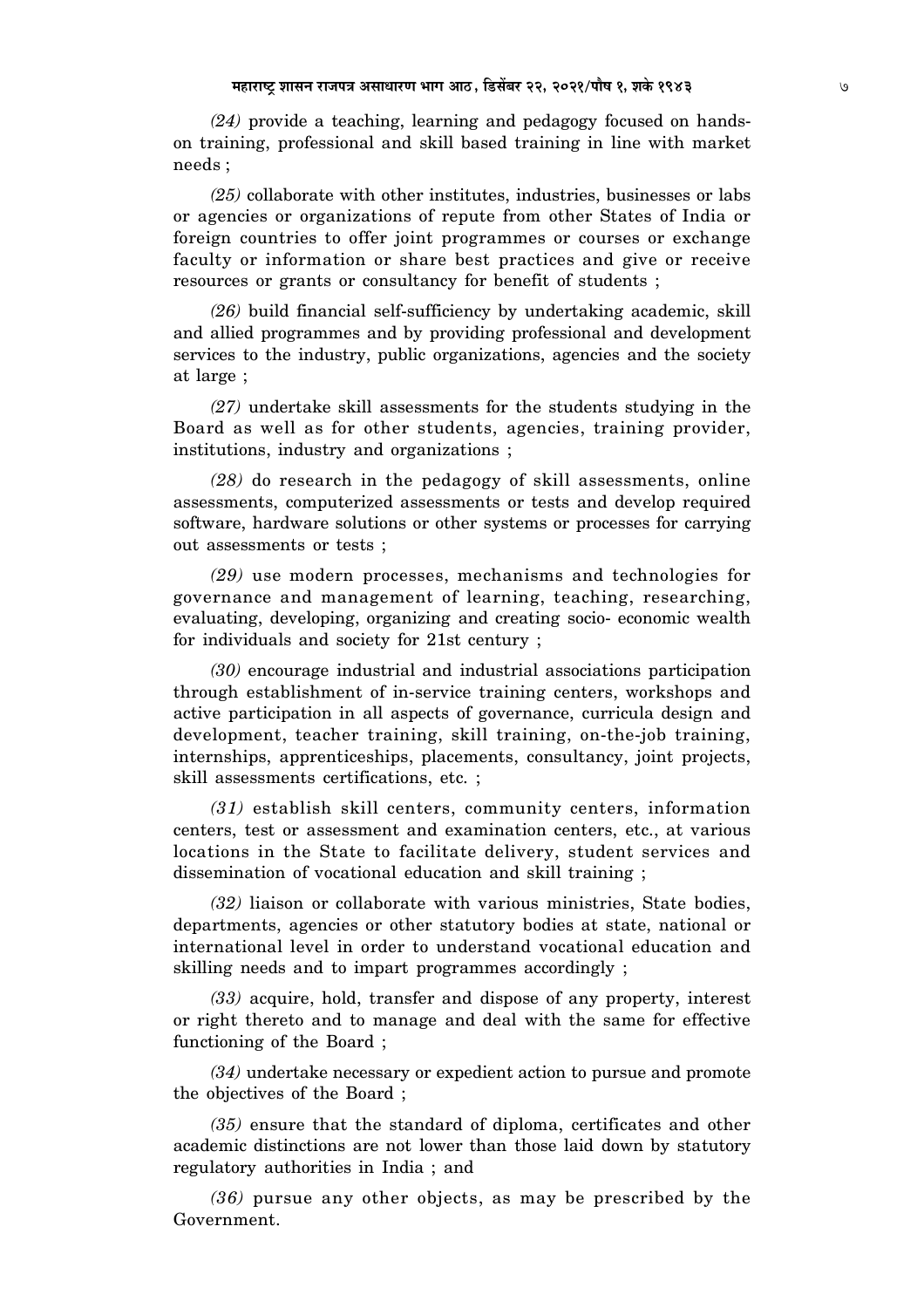Appointment office and

**7.** *(1)* The Board shall have a Director who shall be appointed by the and term of Government from amongst the Joint Directors of Vocational Education and conditions of Training of the Directorate of Vocational Educational and Training or any service of other equivalent or higher post thereto, and his name shall be published by Director. the Government by notification in the *Official Gazette*.

> *(2)* The Director shall hold office for term of five years from the date of the publication of his name in the *Official Gazette*.

> *(3)* Nothing in sub-section *(2)* shall affect the power of the Government to transfer in the exigencies of public service, the Director to any other post under the Government during such term; and if the Director is superannuated in the service of the Government, he shall cease to be the Director, unless his services are extended or he is re-employed in the service of the Government and he is not transferred to some other post.

> *(4)* The Government may, from time to time, extend the term of office of the Director of the Board, however, the aggregate period of the term shall not exceed ten years.

> *(5)* The Director shall be an employee of the Government, equivalent to the post of the Joint Director of the Directorate of Vocational Education and Training and other conditions of service and rules of recruitment of the Director shall remain same as of the Joint Director of the Directorate of Vocational Education and Training.

> *(6)* Where a temporary vacancy of the Director occurs by reason of leave, illness or other cause, the Government may appoint another person to be the Director.

**8.** *(1)* The members of the Board, other than the *ex officio* members, and allowances shall hold office for a term of five years from the date on which their names are published in the *Official Gazette.* Board. Term of office to members of

> *(2)* The term of office of outgoing members shall extend to, and expire with, the day immediately preceding the date on which the names of their successors are published in the *Official Gazette.*

> *(3)* The members other than *ex officio* members shall be entitled to such compensatory allowances as may be determined by regulations.

Establishment of Governing Council.

**9.** *(1)* The Government shall, by notification in the *Official Gazette,* establish the Governing Council, which shall be an apex body to control and monitor the matters pertaining to diploma and certificate level courses of skill development, vocational education and training, assessment and examination at state level.

*(2)* The Governing Council shall consist of the following, namely :—

| $\left( a\right)$ | the Minister for Skill Development,<br>Employment and Entrepreneurship,                                           | President;       |
|-------------------|-------------------------------------------------------------------------------------------------------------------|------------------|
|                   | Government of Maharashtra,                                                                                        |                  |
| (b)               | the Minister of State for Skill<br>Development, Employment and<br>Entrepreneurship, Government of<br>Maharashtra, | Vice-President;  |
| (c)               | the Secretary, Skill Development,<br>Employment and Entrepreneurship                                              | $\ldots$ Member; |

Department, Government of Maharashtra,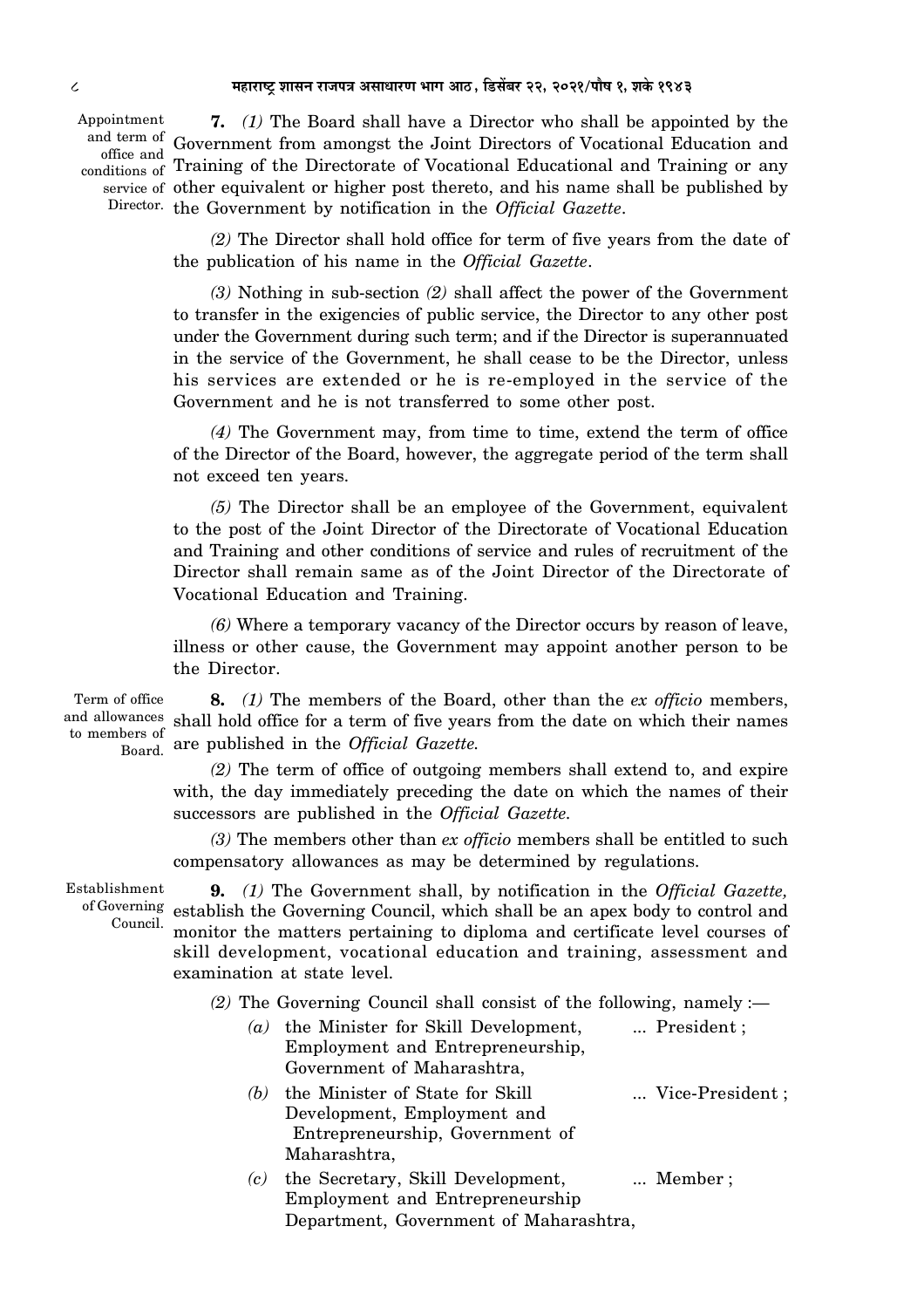| (d)               | the Secretary, Finance Department,<br>Government of Maharashtra or his<br>nominee not below the rank of<br>Deputy Secretary,                             | Member;               |
|-------------------|----------------------------------------------------------------------------------------------------------------------------------------------------------|-----------------------|
| (e)               | the Secretary, Industry Department,<br>Government of Maharashtra or<br>his nominee not below the rank of<br>Deputy Secretary,                            | Member;               |
| (f)               | the Secretary, Labour Department,<br>Government of Maharashtra or his<br>nominee not below the rank of<br>Deputy Secretary,                              | Member;               |
| (g)               | the Secretary, Higher and<br>Technical Education Department,<br>Government of Maharashtra or his<br>nominee not below the rank of<br>Deputy Secretary,   | Member;               |
| (h)               | the Secretary, School Education and Sports Member;<br>Department, Government of Maharashtra<br>or his nominee not below the rank of<br>Deputy Secretary, |                       |
| (i)               | the Commissioner, Skill Development,<br>Employment and Entrepreneurship,<br>Maharashtra State, Konkan Bhavan,<br>Navi Mumbai,                            | Member;               |
| (j)               | the Director, Directorate of<br>Vocational Education and Training,<br>Maharashtra State,                                                                 | Member;               |
| (k)               | three members nominated by the<br>Government from the Industries,                                                                                        | Members;              |
| $\left( l\right)$ | the Director, Maharashtra State Board<br>of Skill, Vocational Education and<br>Training,                                                                 | Member-<br>Secretary. |

 $(3)$  The names of the persons other than the *ex* officio members, who have been nominated, from time to time, as members of the Governing Council, shall be published by the Government by notification in the Official Gazette.

(4) The tenure of the nominated members of the Governing Council shall be for a period of five years unless terminated earlier by the Government.

(5) The Governing Council shall meet not less than twice in every year, and a period of not more than six months shall intervene between two successive meetings.

 $(6)$  The nominated members shall receive such allowance, as may be determined by the Government, for meeting the personal expenditure in attending the meeting or in performing any other functions as members.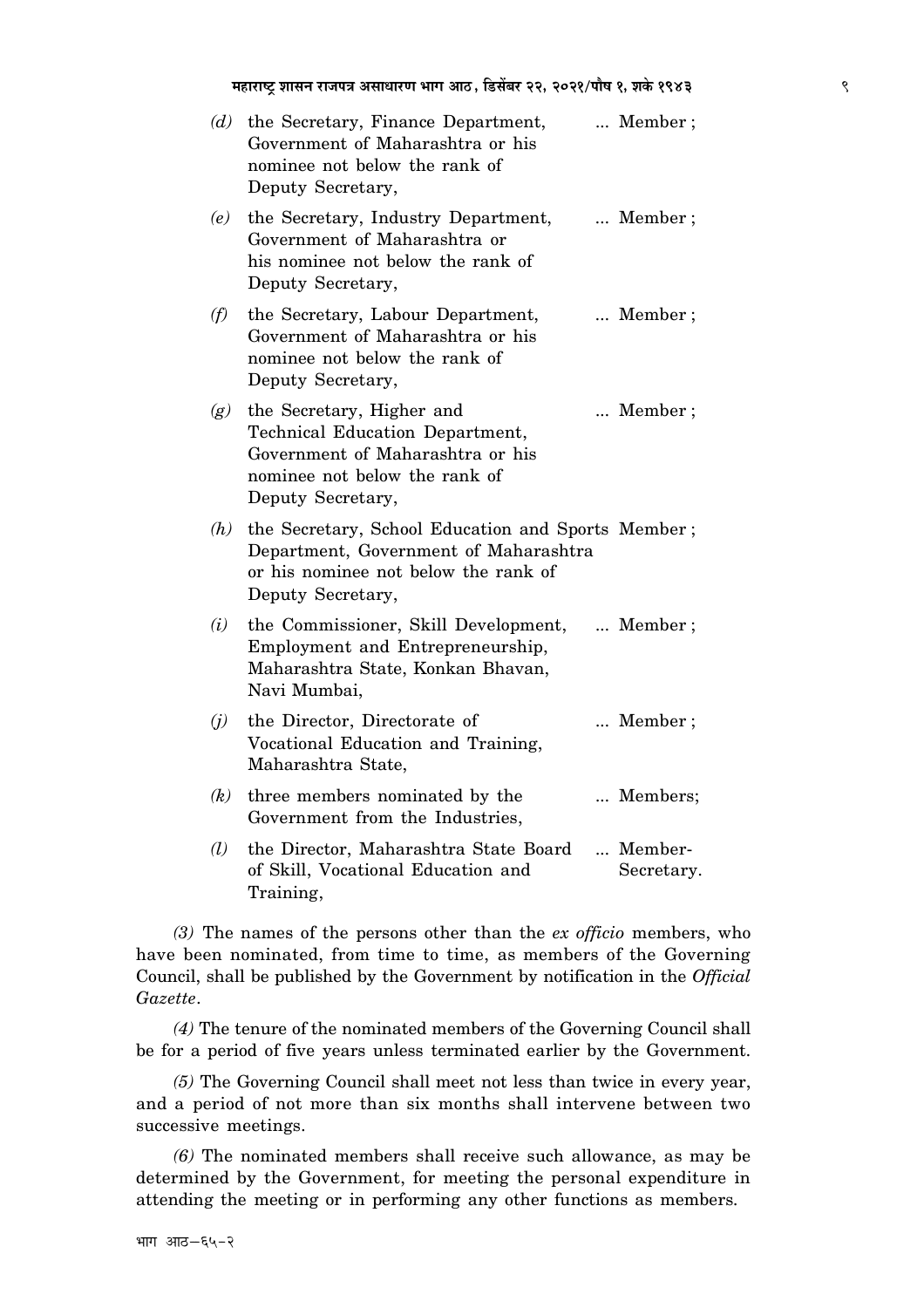Disqualification and members of Governing Council or any Committee.

**10.** A person shall be disqualified for being appointed or the of Chairperson nominated as, or for continuing as, the Chairperson or a member of the Board  $\frac{1}{100}$  and or Governing Council or any Committee appointed under this Act,—

> *(a)* if he directly or indirectly, by himself or his partner has any share or interest in any work done by order of, or any contract entered into on behalf of the Board ;

*(b)* if he is a person against whom an order of removal from office has been made under section 13 :

Provided that, a person against whom such order is made, shall not be deemed to have been disqualified under this clause, if five years or such lesser period as the Government may specify, has elapsed from the date of his removal from office.

**11.** All casual vacancies in office of the members of the Board, the vacancies. Governing Council or any Committee constituted by the Board, shall be filled as soon as may be, by nomination or appointment, as the case may be; and the person nominated or appointed in a vacancy shall hold office so long only as the member in whose place he is nominated or appointed would have held it, if the vacancy had not occurred. Casual

**12.** A member of the Board and the Governing Council except the *ex* of member. *officio* member, may resign his office at any time by tendering his resignation in writing to the Chairperson of the Board or the President of the Governing Council, as the case may be, and such member shall be deemed to have vacated his office as soon as the Chairperson or the President, as the case may be, has received his resignation. Resignation

**13.** *(1)* The Government may, on the recommendation of the Board, and after making such further inquiry, as it may think fit, to make by order, remove any member of Board or any Committee thereof, in such manner if, a member,— Removal of member.

> *(a)* has been convicted by a court in India for any offence involving moral turpitude ; or

*(b)* is an undischarged insolvent ; or

*(c)* has been declared physically disable by such medical authority as the Government may specify ; or

*(d)* is of unsound mind and stands so declared by a competent court ; or

*(e)* is acting in a way detrimental to the aims and objects of the Board :

Provided that, no such recommendation shall be made by the Board or no order shall be made under clause *(e),* unless he has been given a reasonable opportunity of showing cause why such recommendation or order should not be made.

*(2)* The Government may *suo motu,* by order, remove any member of the Board or any Committee, nominated or appointed, whose activities are, in the opinion of the Government detrimental to or obstruct the proper functioning of the Board or of any Committee thereof :

Provided that, no member shall be removed from the office unless he has been given a reasonable opportunity of showing cause why such order should not be made against him.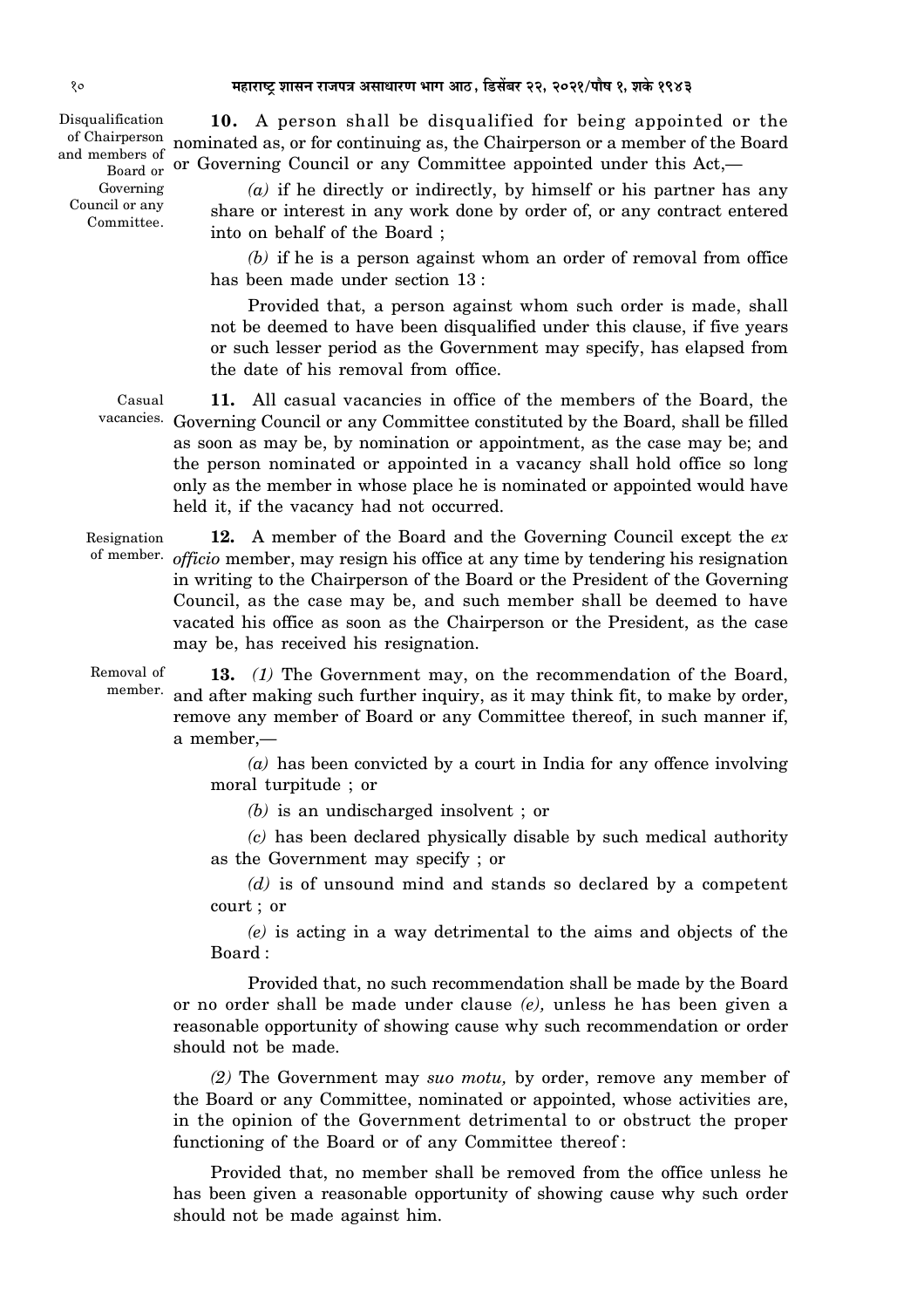*(3)* Notwithstanding anything contained in sub-sections *(1)* and *(2),* the nominated member of the Board shall hold office during the pleasure of the Government and shall be removed at any time by the Government, if it deems fit.

**14.** *(1)* The Board shall meet not less than twice in every year, and Meetings of six months shall not intervene between two successive meetings.

*(2)* The Chairperson of the Board may at any time, if the exigencies so demand, and upon a written request made by not less than one-third of the total number of members of the Board shall call a special meeting of the Board on a date not later than twenty-one days after the receipt of such request by the Chairperson.

15. If the Chairperson or a member of the Board or any Committee Vacancy of becomes subject to any of the disqualifications mentioned in section 10, his Chairperson or office shall thereupon be declared vacant by the Government. to

16. If a member nominated or appointed to the Board remains absent Vacancy of without permission of the Board from three consecutive meetings thereof, member his office shall thereupon become vacant and shall be so declared by the  $\frac{\text{owing to}}{\text{absence}}$ Chairperson.

17. In case of any dispute as to whether the office of the Chairperson Decision on or a member has to become vacant under section 15 or 16, the same shall be question as to referred to the Government and the decision of the Government in the matter shall be final.

18. No act or proceedings of the Board or Governing Council or any Acts and Committee shall be invalid merely by reason of any vacancy in or any defect proceedings in the constitution of such Board or Governing Council or Committee.

not invalidated by vacancies or defects in constitution of Board or Governing Council or Committees.

**19.** The Board may invite any person who in its opinion is an expert Power to in the field of Vocational Education, Training, Skill Development and invite experts Entrepreneurship or any other relevant field or any officer of the  $\frac{1}{\text{at most integer}}$ Government to attend its meeting or of its Committees, if the subject with which the expert or officer is concerned is likely to come up for discussion or consideration at such meeting.

- 20. (1) The Board shall constitute the following Committees, namely :— Constitution
	- *(a)* Academic Committee ;
	- *(b)* Finance Committee ;
	- *(c)* Sector Skill Committees ;
	- *(d)* Assessment, Examination and Certification Committee ;
	- *(e)* Accreditation, Affiliation and Equivalence Committee.

Board.

member owing disqualification.

absence without permission.

vacancy.

at meeting.

of Committees.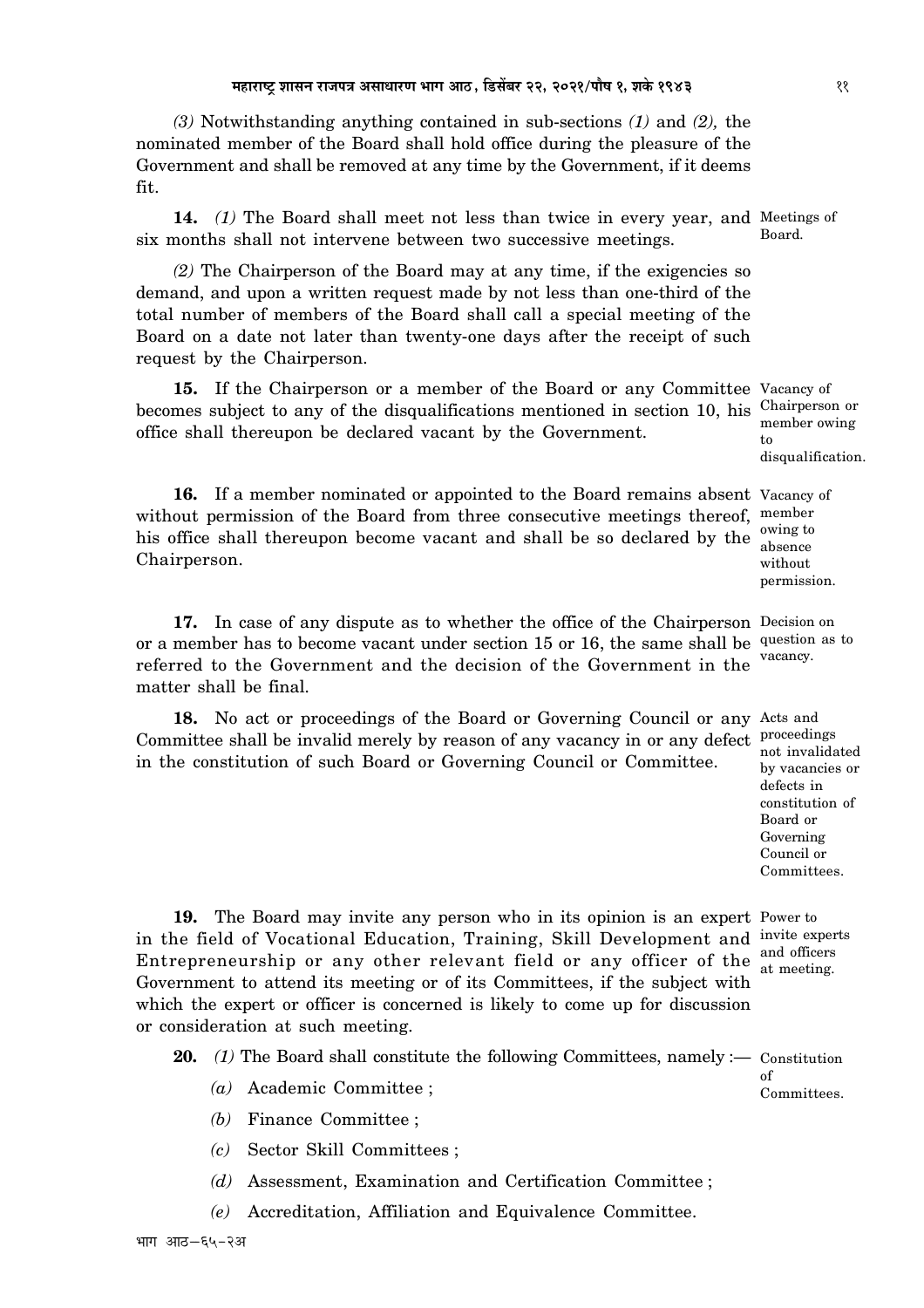*(2)* The Board may constitute such other Committees as it thinks necessary for efficient performance of its functions.

*(3)* The number of members of every Committee constituted by the Board, the term of office of its members and the duties and functions to be discharged by such Committee shall be such as may be prescribed by regulations.

Government employees of

**21**. *(1)* The permanent employees of the existing Board shall continue officers and in the services of the Board and shall be subject to the provisions of this Board. Act and the regulations made thereunder:

Provided that,—

*(a)* during the period of such employment all matters relating to the pay, leave, retirement, allowances, pension, provident fund and other conditions of service of the members of the said staff shall be regulated by the Maharashtra Civil Services Rules or such other rules as may, from time to time, be made by the Government ;

*(b)* any such member shall have right of appeal to the Government against the order of rejection, dismissal or removal from service, fine or any other punishment.

*(2)* The permanent employees of the existing Board shall be transferable under the respective cadre of the Directorate of Vocational Education and Training in any of its offices or institution where the vacancy exists.

*(3)* The employees appointed on contractual basis on the existing Board shall continue subject to the conditions as they were appointed.

*(4)* All expenditure which the existing Board may have incurred before the commencement of this Act in connection with any of the purposes of the existing Board, shall be deemed to be advance towards capital expenditure by the Government to the Board under section 41 on that date, and all assets acquired by such expenditure shall vest into the Board.

**22.** *(1)* The Board shall have the Secretary, who shall be appointed by the Government. Appointment, powers and duties of

Secretary, and officers of Board.

*(2)* The Secretary shall, subject to the control of the Director, be the Executive Officer of the Board, and all other officers and servants for the time being serving under the Board, shall be subordinate to him.

*(3)* The Secretary shall be entitled to be present at the meetings of the Governing Council and Board and shall be the Member-Secretary of the Board.

*(4)* In all suits and other legal proceedings by or against the Board, the pleading shall be signed and verified by the Secretary of the Board and all processes in such suits and proceedings shall be issued to and served on the Secretary of the Board.

*(5)* The Secretary shall exercise such other powers and perform such other duties as may be prescribed by regulations.

*(6)* The Government shall appoint the required number of technical staff such as Joint Secretary, Deputy Secretaries, Assistant Secretaries, Inspector, Controller of Examination, and other staff such as Administrative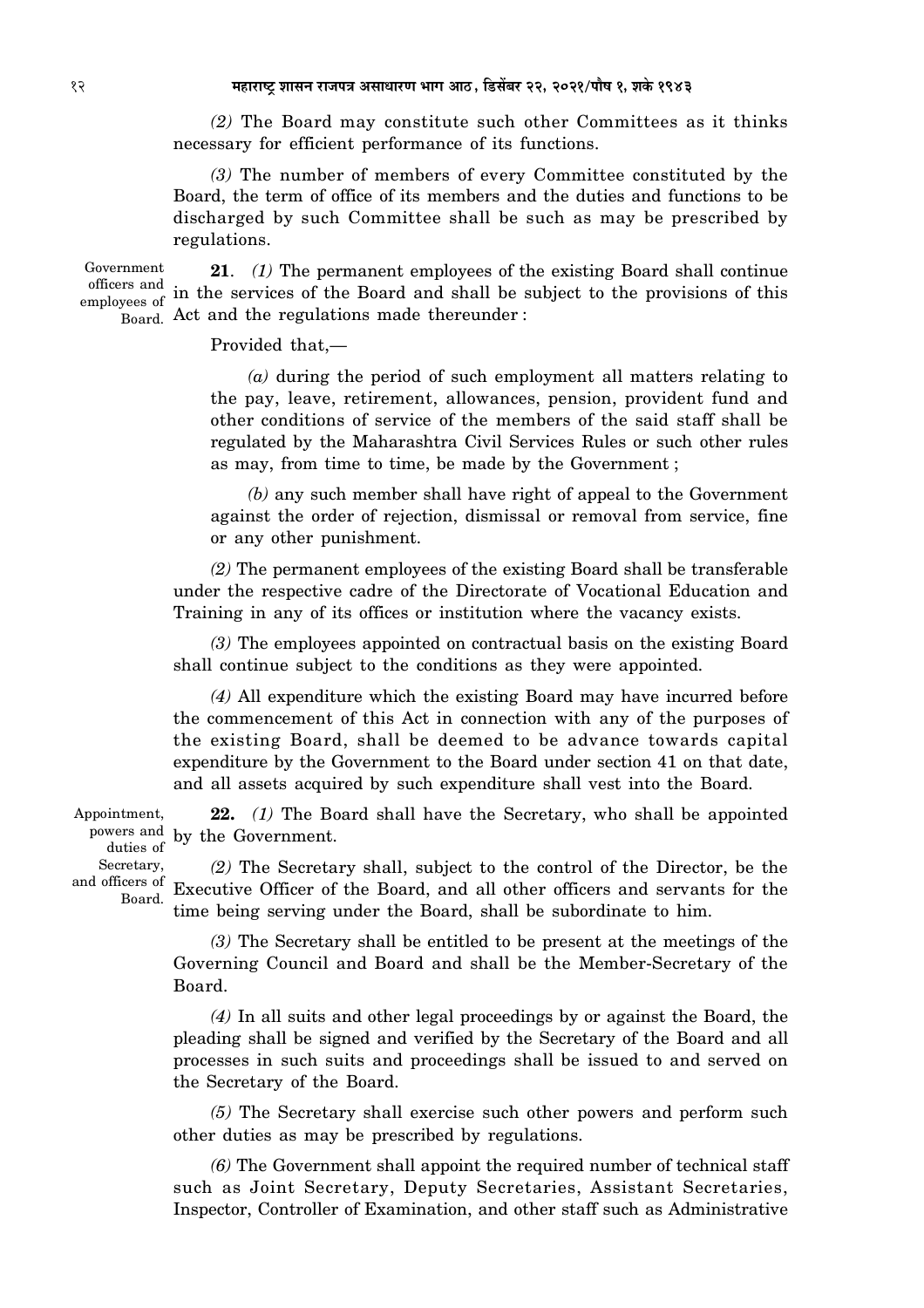Officer and Account Officers for the Board on the recommendation of the Board.

*(7)* The employees appointed under sub-section (*6*) shall exercise such powers and perform such duties of the Secretary as are, respectively assigned to them by the Secretary under the general or special orders issued in this behalf.

*(8)* The employees specified in sub-section *(6)* shall be the servants of the Government, and the salaries and allowances shall be paid from the Consolidated Fund of the Government and other conditions of service of these officers and staff shall be such as may be determined by the Government.

23. (1) The Board may, with the approval of the Government, appoint Other officers such other officers and servants, as it considers necessary, for the efficient and performance of its functions under this Act. employees of

*(2)* The salaries, allowances and other conditions of service of the officers and servants appointed under sub-section *(1),* shall be such as may Board.

CHAPTER III

be determined by the Board by regulations.

POWERS AND DUTIES OF GOVERNING COUNCIL AND BOARD

**24.** Subject to the provisions of this Act, the powers and duties of the Powers and Governing Council shall be as follows, namely :—

*(a)* to act on the matters referred by the Board and to approve the Council.recommendations and decisions of the Board for implementation ;

*(b)* to prepare perspective development plan in consultation with industry ;

*(c)* to approve matters related to staff regulations and approval thereof ;

*(d)* to recommend the Government to carry test audit of accounts of the Board regularly and at such intervals as the Governing Council may deem fit;

*(e)* to decide accreditation policy of the institutes ;

*(f)* to exercise the powers relating to financial matters which are referred by the Board ;

*(g)* to approve the budget recommended by the Board ;

*(h)* to give directions to the Board in respect of the implementation of various policy decisions taken by the Government, from time to time ;

*(i)* to approve the rules and procedures for appointment of officers and other employees of the Board, their qualifications, terms and conditions of services including conduct, discipline and duties, mode of recruitment, pay scales, etc. ;

*(j)* to recommend the Government to conduct an enquiry in respect of any matter concerning the proper conduct, working and finances of the institutes under the Board.

duties of Governing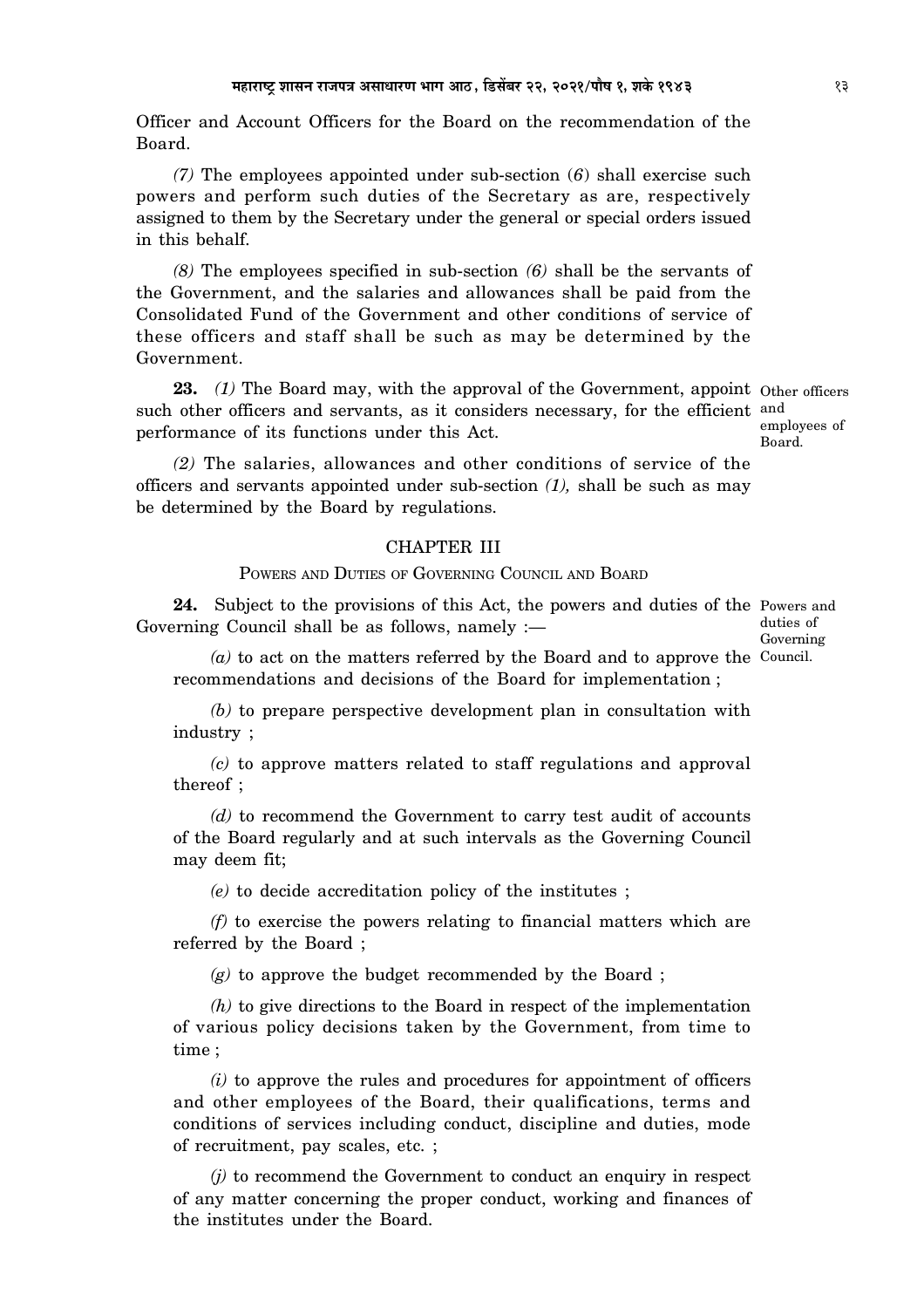Powers and **25.** Subject to the provision of this Act, the powers and duties of the duties of Board shall be as follows, namely :-Board.

> $(1)$  to provide facilities and promote vocational education and trainings in emerging areas of skill, including new frontiers in which future jobs are going to be created such as Automotive, Apparel and Furnishing, Aviation and Aerospace, Media and Entertainment, Film, Capital Goods, Communication, Design, Technology, Management and Entrepreneurship, Business, Banking and Insurance, Healthcare, Hospitality, Logistics, Sports, Travel and Tourism, Life Sciences Applied and Creative Arts, Humanities, Data Science and Artificial Intelligence, E-Business, Retail, Analytics, Agri Business, related to industry 4.0 and any other fields of study including the imparting of skills that have employment potentiality;

> $(2)$  to develop curriculum packages and credit frameworks for different levels in accordance with the National Occupational Standards as specified by the National Skill Qualification Framework or as may be defined by the Board;

> $(3)$  to define norms and parameters of vocational education and training, skill education, teaching and instruction, consistent with the credit framework and curriculum packages, in such skill and allied areas as the Board may deem fit;

> $(4)$  to determine standards of admission to the courses of the Board, which may include an entrance examination, evaluation or any other method of testing or as may be defined by the Board;

> $(5)$  to determine, specify and receive payment of fees and penalties and other charges, as the Board may deem fit, from students and any other person, institution, industry or body corporate for assessment and examinations and other services, including security deposit, affiliation, enrollment, consultancy, conferring autonomy, equivalence and advisory services, provided by the Board;

> $(6)$  to facilitate instruction, in accordance with the credit framework and curriculum packages, in such skill and allied areas as the Board may deem fit, for the dissemination of knowledge and skills training and consistent with its objects;

> $(7)$  to award diplomas, certificates and other distinctions to candidates on behalf of the Government after passing the final examination of Board, as the case may be;

> $(8)$  to define norms of, examination or any other measure of assessment of knowledge and competency of a student of, or admission to, the institutions of skill education, vocational education and training affiliated to it:

> $(9)$  to hold examinations or other assessments of knowledge or competency, or other assessment systems affiliated to it, as the Board may, from time to time, determine;

> $(10)$  to affiliate and recognize vocational education and training and skill education institutions, training establishments, industry establishments, community centres, assessment bodies and skill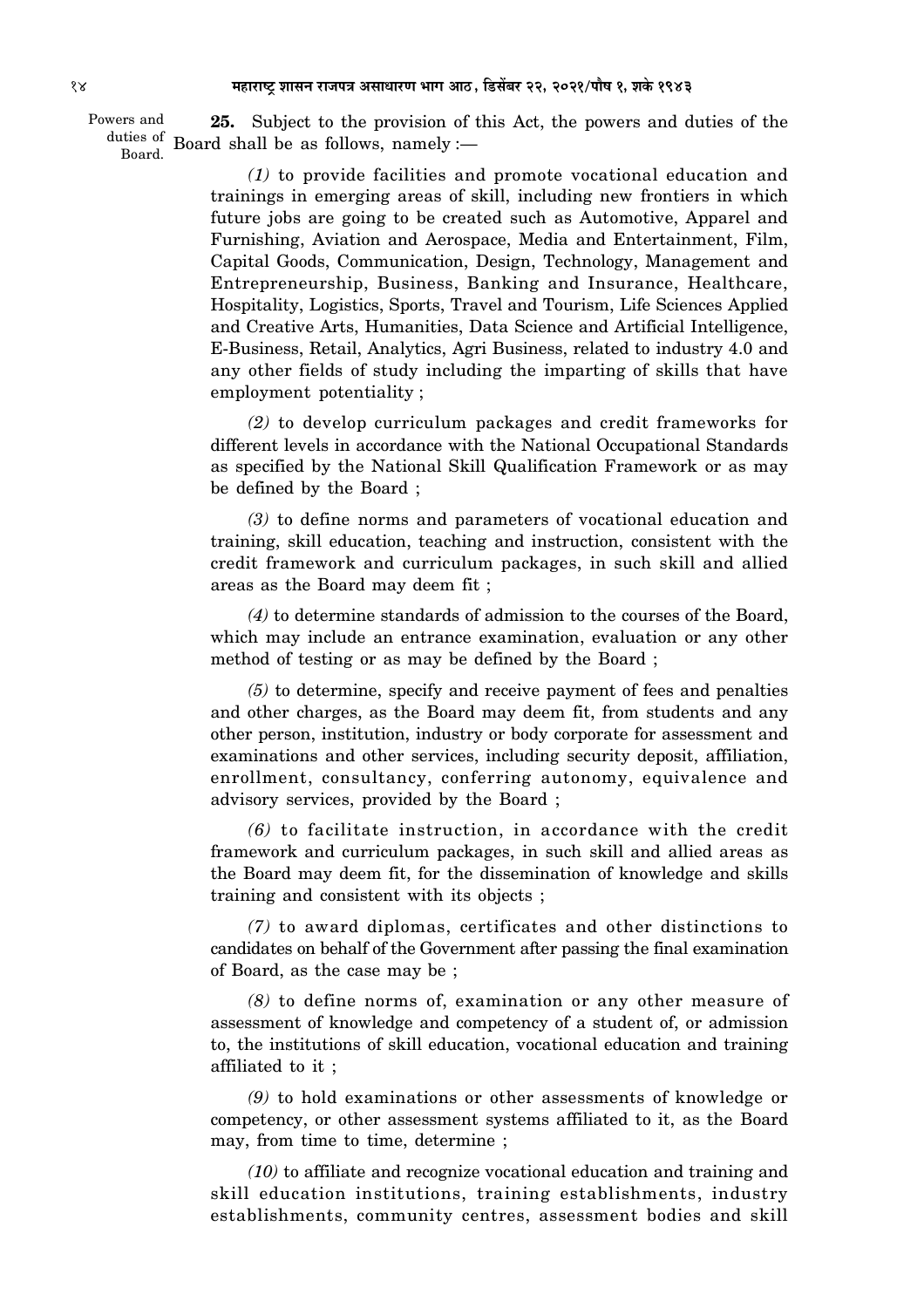development centres, in such manner and in accordance with such parameters as may be specified by the Board;

 $(11)$  to confer autonomous status on an institution in the manner laid down by the Board;

 $(12)$  to recognize industries, companies, national and international partners for purposes of practical training of students in skill, and to define norms for recognition of competency attained by a student in such practical training in industry for the purpose of earning credits;

 $(13)$  to recommend to Government for grant of permission to all institute imparting vocational education and training, skill development and entrepreneurship education for certificate and diploma level examination;

 $(14)$  to define norms and measures of assessment for recognition of prior learning and competency in skills, based on relevant experience at work or in industry and to assign credits for such prior learning or competency in accordance with the credit framework and to confer certificate for recognition of prior learning;

 $(15)$  to introduce semester system, continuous evaluation and choice-based credit system enabling credit transfer and joint diploma or dual diploma programmes with other academic institutions;

 $(16)$  to introduce blended or distance or open or online courses of vocational education and training, skill development and entrepreneurship education;

 $(17)$  to lay down parameters for assessment certification and accreditation of skill trainers and training institutions in accordance with the norms prescribed, or in their absence, such norms as may be determined by the Board;

 $(18)$  to create administrative and other technical posts and to make appointments thereto with the prior approval of the Government;

 $(19)$  to undertake, or cause to be undertaken, such studies for assessment of skill needs as may be required in the future and to prepare and maintain a database of skills assessment and requirements in terms of the emerging employment market, as the case may be, relevant to the instructions imparted or proposed to be imparted by the affiliated institutions:

 $(20)$  to collaborate with any other University or institution of national importance in offering joint diploma programmes for bridging skill education with higher education;

 $(21)$  to promote international collaboration with institutions of vocational education and training for the purpose of developing competency, knowledge and ability to global standards and award joint certificate and diploma with prior permission of the Government:

 $(22)$  to advice the Government on matters of policy relating to Certificate and Diploma Level Vocational Education and Training, Skill Development and Entrepreneurship program of Central and State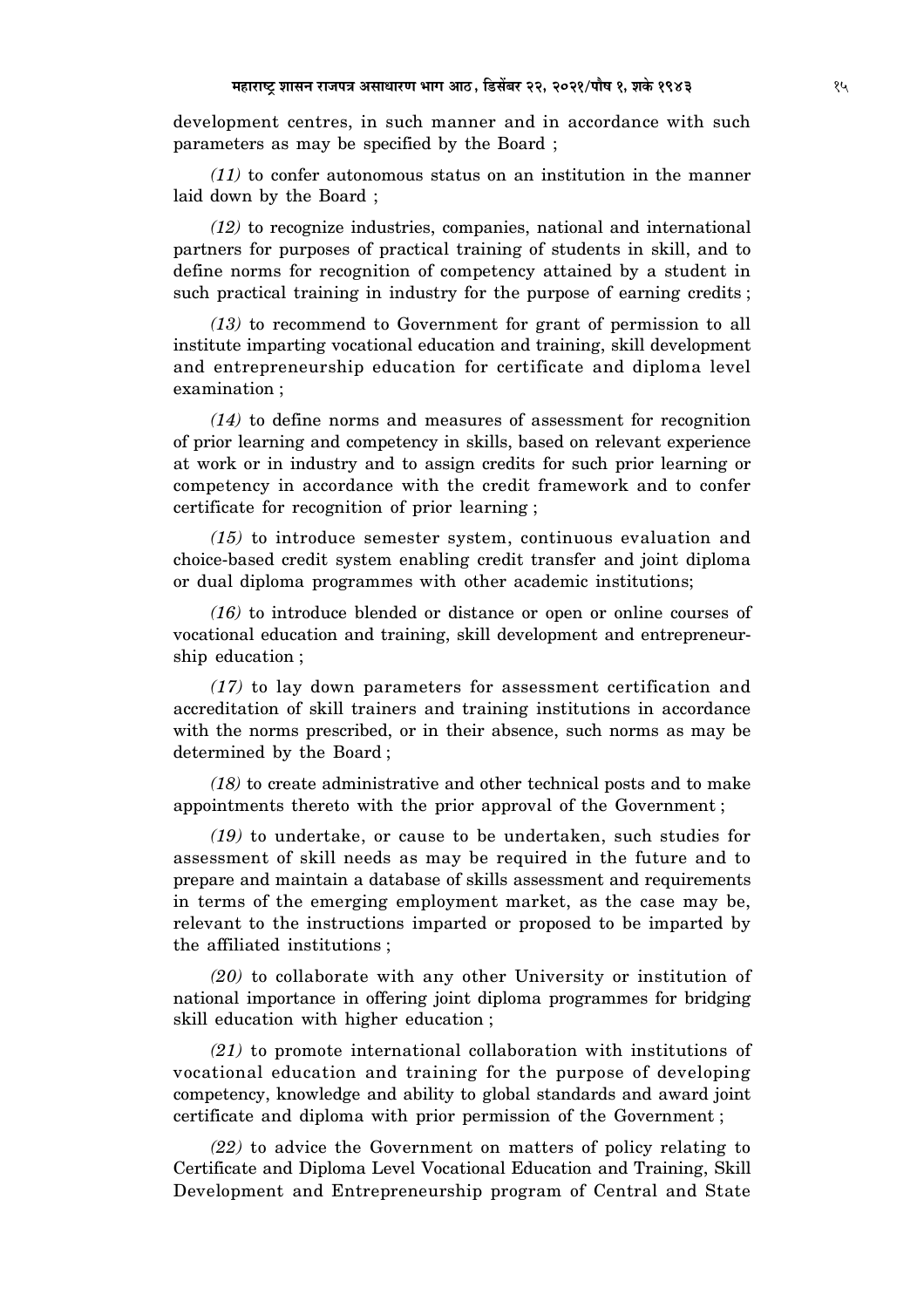### 16 **¨É½þÉ®úɹ]Åõ ¶ÉɺÉxÉ ®úÉVÉ{ÉjÉ +ºÉÉvÉÉ®úhÉ ¦ÉÉMÉ +É`ööú, Êb÷ºÉå¤É®ú 22, 2021/{ÉÉè¹É 1, ¶ÉEäò 1943**

Government in general, and on the following matters, in particular, namely :—

*(a)* co-ordination in between National policies and State policies in certificate and diploma level vocational education and training, skill development and entrepreneurship education ;

*(b)* co-ordination in between National Skill Development Agency, National Council of Vocational Education and Training and National Skill Development Corporation for National Skill Qualification Framework ;

*(c)* co-ordination with National Council of Vocational Education and Training for the implementation of policies ;

*(d)* co-ordination in between Secondary, Higher Secondary and university certificate level, diploma level and degree level vocational education and training, skill development and entrepreneurship education ;

*(e)* to maintain uniform standard of certificate and diploma level vocational education and training ;

*(f)* to lay down guiding principles for industry institute interaction for certification and assessment ;

*(23)* to lay down guiding principles for determining curricula and syllabi and also to prepare the detailed curricula and syllabi for certificate and diploma level vocational education and training, for all categories such as, regular, dual mode of training, part-time, correspondence course, yearly, semester pattern based courses and the likewise ;

*(24)* to prescribe and develop any book as text book and reference book or any other learning material, whether required for class room, on line or practical training and to prepare or cause to be prepared any book and print or non-print material or to publish or to produce directly or in collaboration with any other agency, any kind of learning material for certificate and diploma level vocational education and training courses ;

*(25)* to develop technological solutions and services in collaborations with industry on management and governance of online education, training and examination and assessment of the approved courses of the Board ;

*(26)* to conduct statistical and other research or training programs for the purpose of design, development, implementation and evaluation of the curriculum, teaching learning process and examination in collaboration with any agency within or outside India ;

*(27)* to approve the tailor-made customized courses of the Government and non-government organization for the purpose of recognition and affiliation ;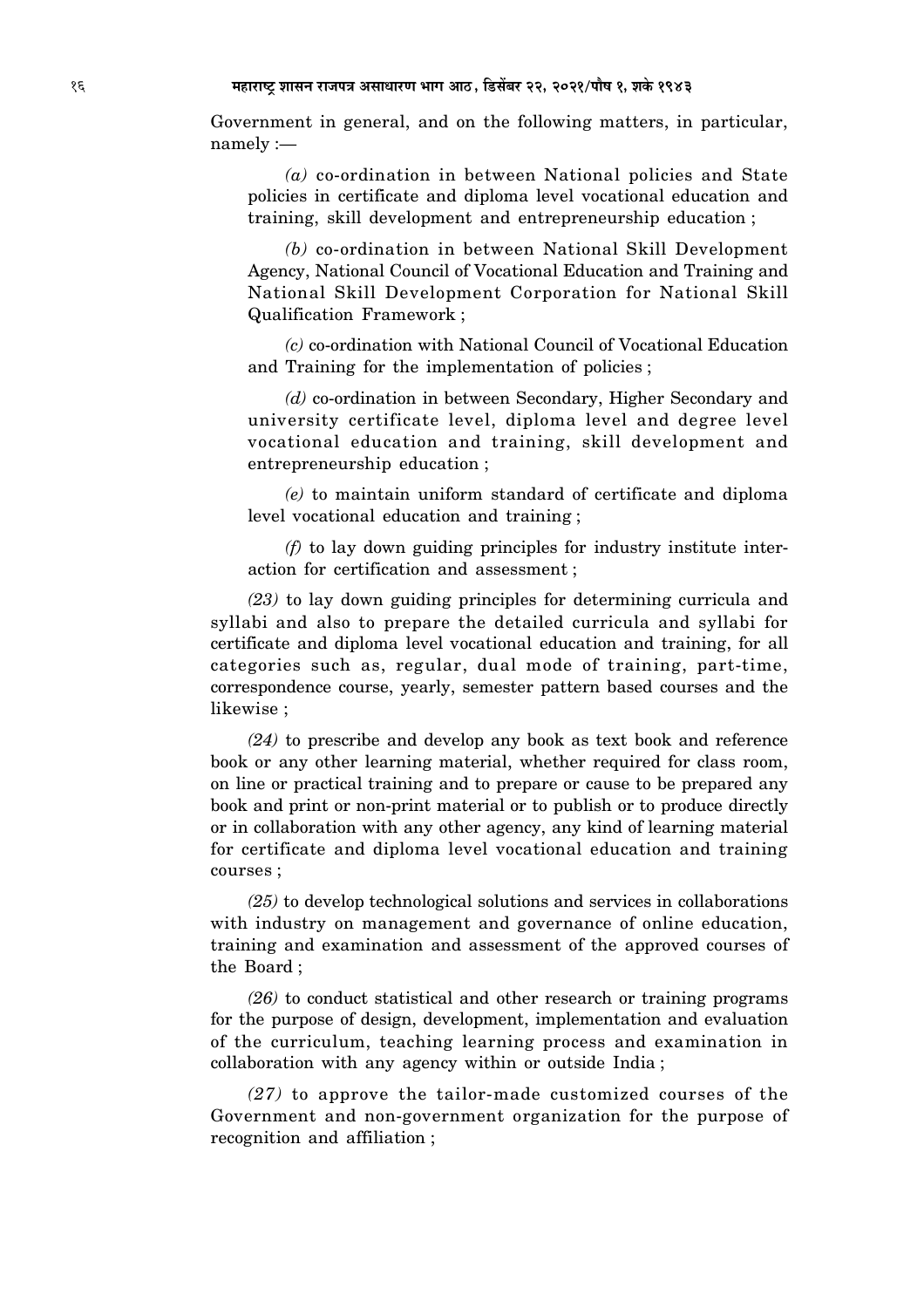*(28)* to recommend choice-based credit system in-line with skill development pedagogy, providing students the facility of multi-entryexit and credit banking and transfer at all levels ;

*(29)* to prescribe and regulate standard requirements for institutions in respect of basic facilities and other norms for affiliation and accreditation ;

*(30)* to call for any information from the institute recognized by it to ensure maintenance of academic standard, to call for special reports and information from the District level offices at the District Vocational Education and Training offices of the Directorate of Vocational Education and Training, Maharashtra State, on certificate and diploma level institutions recognised by it but not maintaining the required academic standard and to recommend the withdrawal of recognition to the Governing Council and will proceed as per the directives of Governing Council regarding the withdrawal or recommend action against such institute ;

*(31)* to require institutions recognized by the Board to extend their co-operation in the conduct of the examination and to withdraw the privileges of the Board from any institution, which fails to place at its disposal the facilities required to conduct examination after giving it a reasonable opportunity being heard before an order is made ;

*(32)* to prescribe the general conditions governing admission of regular candidates, ex-candidates and external candidates to the examination and to specify the conditions relating to eligibility, attendance and term-work on the fulfilment of which a candidate shall have a right to be admitted to and to appear at any such examination ;

*(33)* to establish skill development centers in collaboration with industry for the benefit of the industry and society for providing all types of relevant skills to students, in-service employees, working professionals and to undertake joint projects for the purpose of training or research ;

*(34)* to admit candidates for the examination, according to regulations, and to declare the result of the candidates appearing at the examination conducted on such date or dates as may be fixed, by the Board ;

*(35)* to conduct examination and assessment of Skill Development programmes including Artisans-to- Technocrat Scheme, State Apprenticeship Training Scheme, Vocational Education and Training at Pre SSC and 10+2 Level and award certificate and diploma level certificates as may be prescribed ;

*(36)* to make such provisions for integrated courses in same or different disciplines in the educational programmes of the Board ;

*(37)* to institute and to award scholarships, fellowships, stipends, medal, prizes and other rewards as also to prescribe condition therefor ;

*(38)* to receive gifts, grants, donations or benefactions from the Central Government and the State Government and to receive bequests, donations, endowments, and trusts and transfer of movable or immovable properties from testators, donors or transferors or interest therein or right thereto, as the case may be ;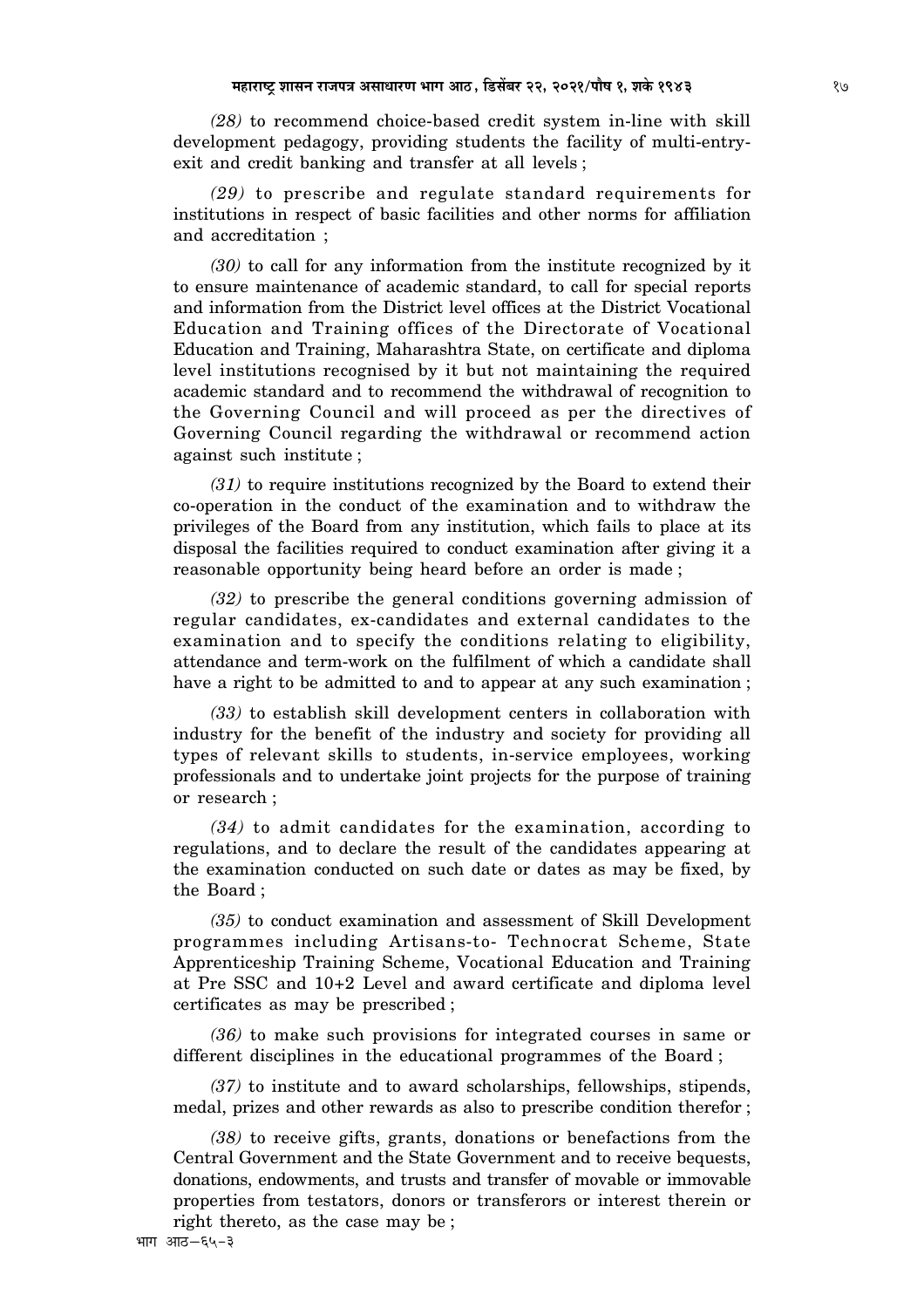### 18 **¨É½þÉ®úɹ]Åõ ¶ÉɺÉxÉ ®úÉVÉ{ÉjÉ +ºÉÉvÉÉ®úhÉ ¦ÉÉMÉ +É`ööú, Êb÷ºÉå¤É®ú 22, 2021/{ÉÉè¹É 1, ¶ÉEäò 1943**

*(39)* to hold any property, interest or right referred to in clause *(38)*, and to manage and deal with the same ;

*(40)* to create own, hold on hire any property or infrastructure required for functioning of Board office and District offices as may be necessary for attainment of its objects ;

*(41)* to purchase or to take on lease or leave and license any land or building, premises or infrastructure which may be necessary or convenient as the Board may deem fit for attainment of its objects ;

*(42)* to borrow with the previous approval of the State Government, on the security of the property of the Board, money for the purposes of the Board ;

*(43)* to invest the funds of the Board in or upon such securities and transpose any investment from time to time in the banks in the interest of the Board ;

*(44)* to constitute provident fund for the benefit of the officer and employees of the Board ;

*(45)* to approve the annual financial statement pertaining to the Board and to recommend to the Governing Council for sanctioning the annual budget ;

*(46)* to inspect and supervise generally the Board related working of the District level offices at the District Vocational Education and Training offices of the Directorate of Vocational Education and Training, Maharashtra State and to inspect periodically the accounts thereof ;

*(47)* to appoint the staff of the Board as per the regulations ;

*(48)* to appoint such Committees as it may think necessary for the efficient discharge of its function under this Act ;

*(49)* to make regulations for the purpose of carrying out effectively the provision of this Act ;

*(50)* to make bye-laws relating to matters such as procedure to be followed by the Board, their Committees and any other matter concerning the Board and their Committees that are not provided under this Act and the regulations made thereunder ;

*(51)* to carry out all such acts as may be necessary to achieve the objective of this Act so as to improve, extend, expand the certificate, diploma and advance diploma level vocational education and training, skill development and entrepreneurship education in the State and to maintain and improve standard of such certificate, diploma and advance diploma level vocational education and training, skill development and entrepreneurship education ;

*(52)* to make regulations for granting affiliation, recognition, equivalence, eligibility and autonomy to institutes and courses ;

*(53)* to appoint paper-setters, examiners, moderators, assessors, supervisors and other necessary personnel for conducting examination, assessment of candidate's performance and for compiling and declaration of results ;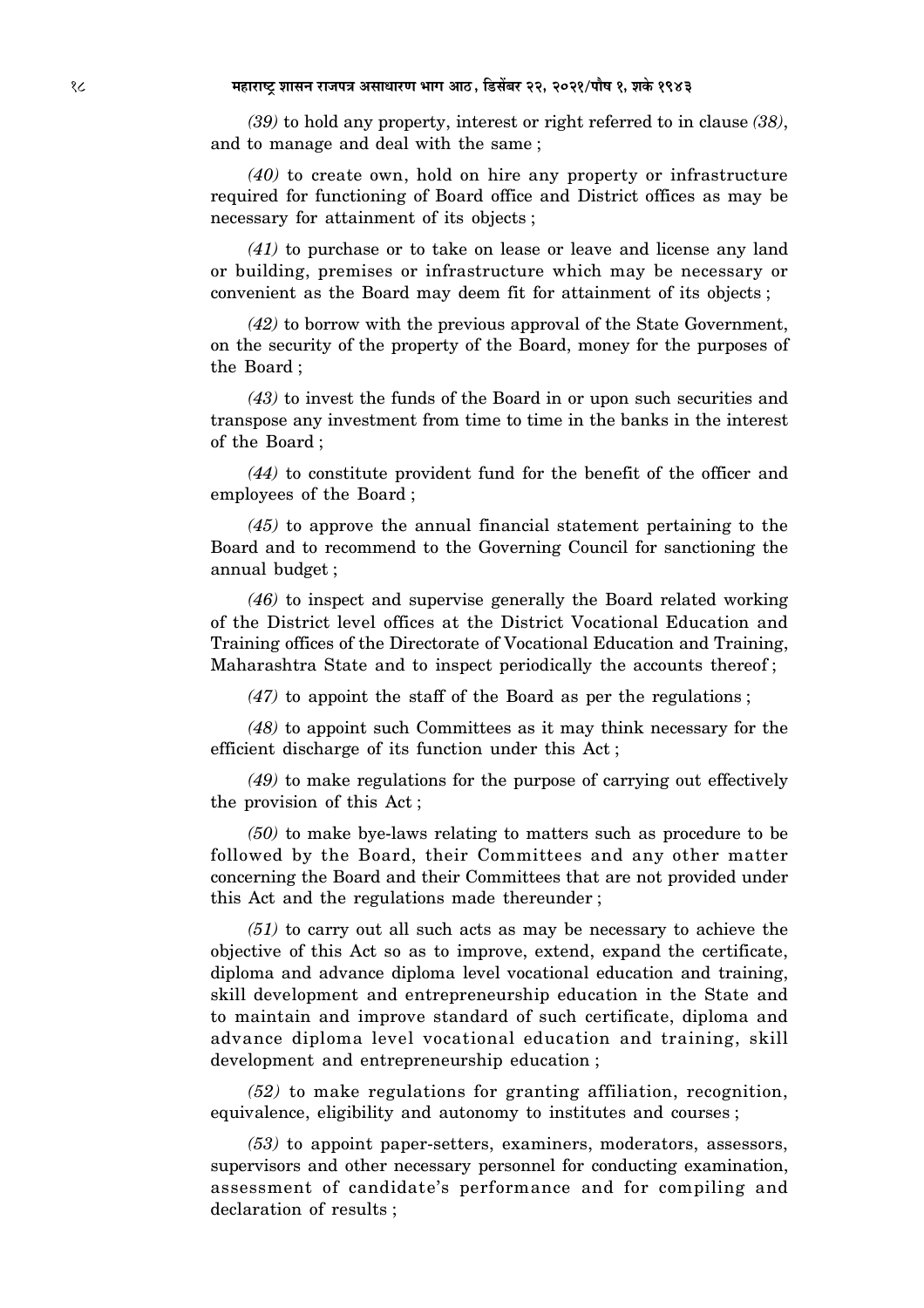*(54)* to conduct multiple enrolment cycles for Open and Online Learning programmes being offered by the Board ;

*(55)* to ensure that the standard of diplomas, certificates and other academic distinctions which are not lower than those laid down by statutory regulatory authorities in India ;

*(56)* to provide and acquire consultancy, affiliation and support services for furtherance of vocational education, training, skill development and entrepreneurship activities, including for affiliated institutions, examination boards, Universities, Government educational bodies, directorates and Government Department, etc., within or outside the Country ;

*(57)* to discharge the functions of the State Council of Vocational Training as per the guidelines of National Council of Vocational Education and Training or as may be prescribed by the Board ;

*(58)* to do all such acts and things, as may be necessary, conducive to the attainment of all or any of the objects of the Board.

**26.** *(1)* It shall be the duty of the Director of the Board to ensure that Powers and the provision of the Act and the regulations and bye-laws made thereunder, duties of are observed effectively, and he shall have all the powers necessary for this Board. purpose.

Director of

*(2)* The Director shall be the Principal Academic and Chief Executive Officer of the Board responsible for the development of academic programme. He shall oversee, monitor and control the general administration of the Board to ensure efficiency and good order.

*(3)* The Director shall be entitled to be present and address at any meeting of any committee of the Board.

*(4)* The Director shall ensure that the directions issued by the Government, Governing Council and Board are strictly complied with or, as the case may be, implemented.

*(5)* Where any matter is required to be regulated by regulations and bye-laws, but no regulations or bye-laws are made in that behalf, the Director may for the time being, regulate matter by issuing such directions as he thinks necessary, and shall place them before the Board in the next meeting for approval :

Provided that, such directions shall have to be converted into regulations or bye-laws, as the case may be, within one year of issuing such directions, failing which such directions shall automatically lapse, but not affecting the action taken thereby.

*(6)* In an emergency, which in the opinion of the Director of the Board, requires that immediate action should be taken, the Director shall take such action, as he deems necessary and shall thereafter report his action to the Board at its next meeting.

*(7)* The Director shall exercise such other powers and perform such other duties, as may be prescribed by regulations.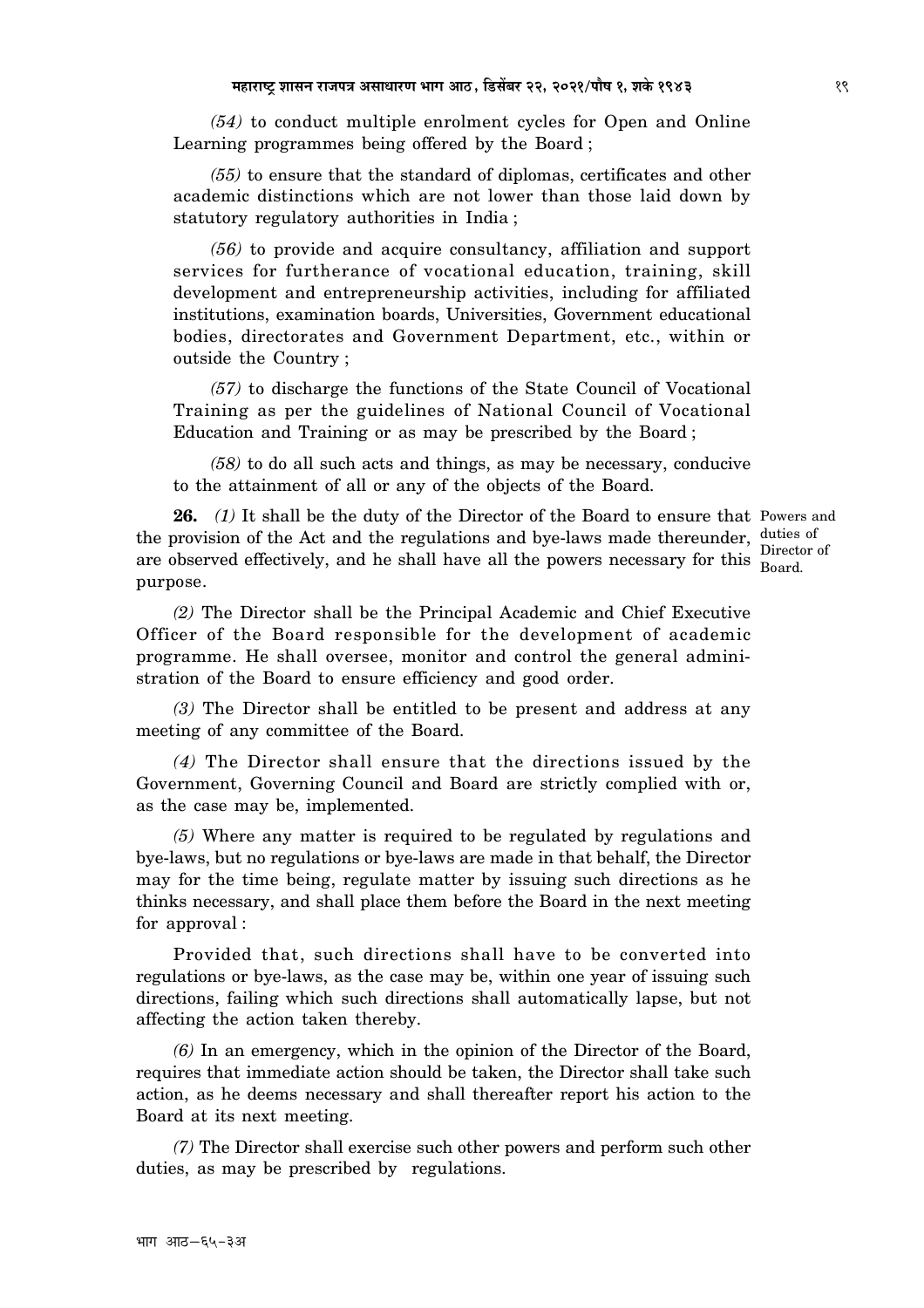Powers of to issue

**27.** *(1)* The Government shall have the power to issue such directions Government as it may consider necessary, after considering the advice (if any) tendered directions. by the Board, in regard to all or any matters specified in section 25. The Board concerned shall comply with such directions.

> *(2)* The Government shall have right to address the Board with reference to anything it has conducted or done or is conducting or doing or intends to conduct or do and to communicate to the Board its views in the matter.

> *(3)* The Board shall report to the Government such action, if any, as it proposes to take or has taken upon the communication, and shall furnish an explanation if it fails to take action.

> *(4)* If the Board does not take action within a reasonable time, to the satisfaction of the Government, the Government may after considering any explanation furnished or representation made by the Board, issue such direction consistent with this Act as it may think fit, and the Board shall comply with such directions.

> *(5)* In an emergency, which in the opinion of the Government, require that immediate action should be taken, the Government may take such action consistent with this Act, as it deems necessary, without previous consultation with the Board and shall forthwith inform it of the action taken.

> *(6)* The Government may, by order in writing, specifying the reason thereof, suspend the execution of any resolution or order of the Board and prohibit the doing of the action ordered to be or purporting to be ordered to be done by the Board, if the Government is of the opinion that such resolution, order or act, is in excess of the powers conferred by or under this Act upon the Board.

#### CHAPTER IV

PERMISSION, AFFILIATION, CONFERRING AUTONOMOUS STATUS AND EQUIVALENCE

**28.** *(1)* The management applying for affiliation and management permission whose institution has been granted affiliation for a period specified, shall affiliation. give and comply with the following undertakings,— Conditions of and

> *(a)* that the provisions of the Act and regulations made thereunder and the standing orders and directions of the Board shall be observed ;

> *(b)* that there shall be a separate local managing committee provided for an affiliated institution ;

> *(c)* that the number of students admitted for courses of study shall not exceed the limits prescribed by the Board and the Government, from time to time ;

> *(d)* that there shall be suitable and adequate physical facilities such as buildings, laboratories, libraries, books, equipment and machineries required for teaching and research, hostels, gymnasium, as may be prescribed by regulations ;

> *(e)* that the financial resources of the institution shall be such as to make due provision for its continued maintenance and working ;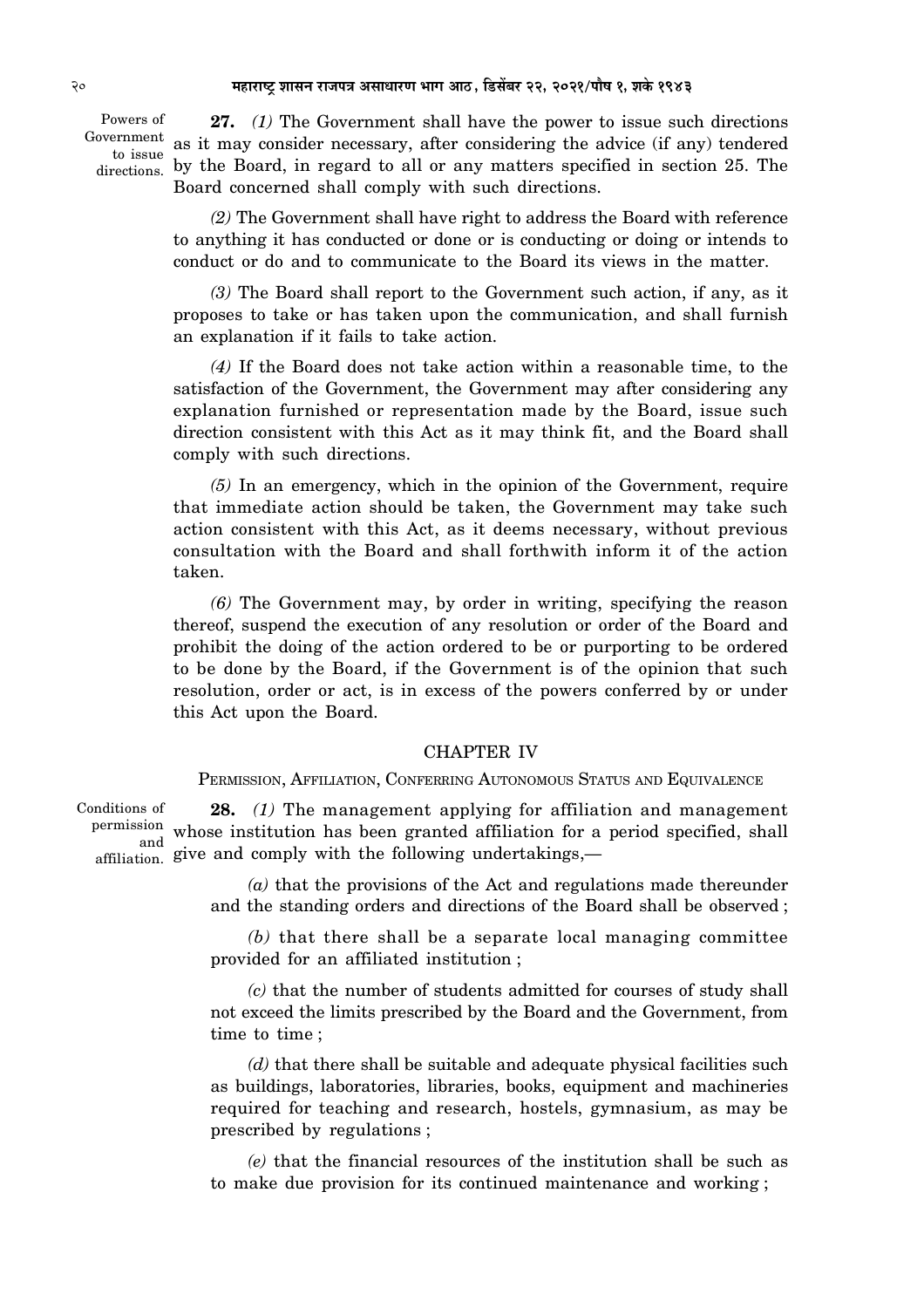*(f)* that the qualifications of teaching staff of the affiliated recognised institutions shall be such as prescribed by the Board and which shall be sufficient to make due provision for courses of study, teaching or training efficiently ;

*(g)* that the services of all teaching and non-teaching employees and the facilities of the institution to be affiliated, shall be made available for conducting examinations and assessments and for promoting other activities of the Board ;

*(h)* that the directions and orders issued by the Chairperson and other officers of the Board, in exercise of the powers conferred on them under the provisions of the Act and regulations made thereunder, shall be complied with ;

*(i)* that there shall be no change or transfer of the management without previous permission of the Board ;

*(j)* that institution shall not be closed without previous permission of the Board ;

*(k)* that in the event of disaffiliation or de-recognition or closure of the institution under section 35 or 39, as the case may be, all the assets the institution, including buildings and equipments which have been constructed or created out of the amount paid as a grant-in-aid by the Government, shall vest in the Government.

*(2)* No institution which is part of another Board shall be considered for affiliation unless a "No Objection Certificate" is given by the parent Board.

29. (1) The management seeking permission to open a new institution Procedure for shall apply in the prescribed form to the Member-Secretary of the Board as <sup>permission.</sup> per the time schedule declared by the Board, from time to time.

*(2)* All such applications received within the aforesaid prescribed timelimit, shall be scrutinized and physically inspected by the committee constituted by the Board and be forwarded to the Government.

*(3)* Out of the applications recommended by the Board, the Government may grant the permission as it may consider right and proper in its absolute discretion on the basis of the suitability of the management seeking permission to open new institution and the State level priorities with regard to location of institutions of Vocational Education and Training, Skill Development and Entrepreneurship Education :

Provided that, in exceptional cases and for the reasons to be recorded in writing, any application not recommended by the Board may be approved by the Government for starting of a new institution of Vocational Education and Training, Skill Development and Entrepreneurship Education.

*(4)* No application shall be entertained directly by the Government for the grant of permission for opening any new institution.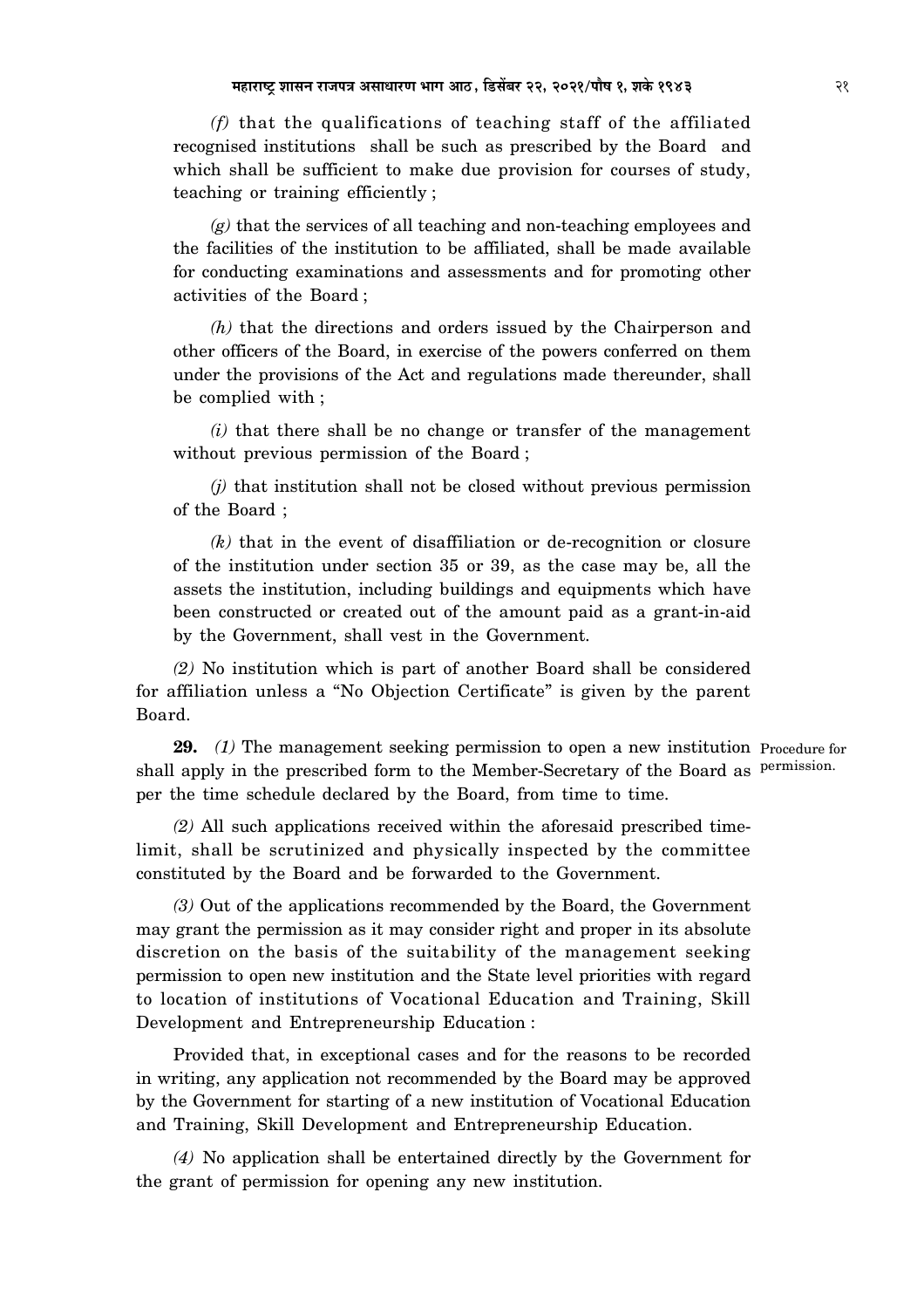Procedure for affiliation.

**30.** *(1)* On receipt of the permission from the Government under section 29, the Board shall consider grant of first time affiliation to the new institution by following the prescribed procedure given in sub-section *(2)* and after taking into account whether and the extent to which the stipulated conditions have been fulfilled by the institution. The decisions of the Board in this regard shall be final.

*(2)* For considering the application for the grant of affiliation, the Board shall cause an inquiry by a committee constituted for the purpose by it.

*(3)* The Board shall decide,—

*(a)* whether affiliation should be granted or rejected ;

*(b)* whether affiliation should be granted in whole or part ;

*(c)* subjects, courses of study and the number of students to be admitted ;

*(d)* conditions, if any, which may be stipulated while granting the affiliation.

*(4)* The Member-Secretary shall communicate the decision of the Board to the management of the institute with a copy to the Government, and if the application for affiliation is granted, along with an intimation regarding,—

*(a)* the subjects and the courses of study approved for affiliation ;

*(b)* the number of students to be admitted ;

*(c)* the conditions, if any, subject to the fulfilment of which the approval is granted.

*(5)* The procedure referred to in section 29 shall apply, *mutatis mutandis*, for the permission to open new courses, additional courses, new subjects and additional divisions.

*(6)* No student shall be admitted by the institution unless the first time affiliation has been granted by the Board.

*(7)* The procedure referred to in sub-sections *(1)* to *(4)* shall apply, *mutatis mutandis*, for the consideration of continuation of affiliation, from time to time.

Continuation of affiliation.

**31.** The affiliated institution may apply for continuation of affiliation for the courses of study for which affiliation was granted ordinarily six months prior to the date of expiry of such affiliation. The Board shall follow the procedure specified in sections 28, 29 and 30, so far as applicable for grant of affiliation.

**32.** The affiliated institution may apply for affiliation for additional affiliation. courses of study. The Board shall follow the procedure as specified in sections 28, 29 and 30, so far as may be applicable for grant of affiliation. Extension of

**33.** The affiliated institution with at least six years standing as an affiliation affiliated institution may apply for permanent affiliation. The Board shall consider and scrutinize the application and if satisfied that the affiliated institution has fulfilled all the conditions of affiliation satisfactorily, and has attained high academic and administrative standards as prescribed by the Board, from time to time, the Board shall grant permanent affiliation to the institution. Permanent and recognitions.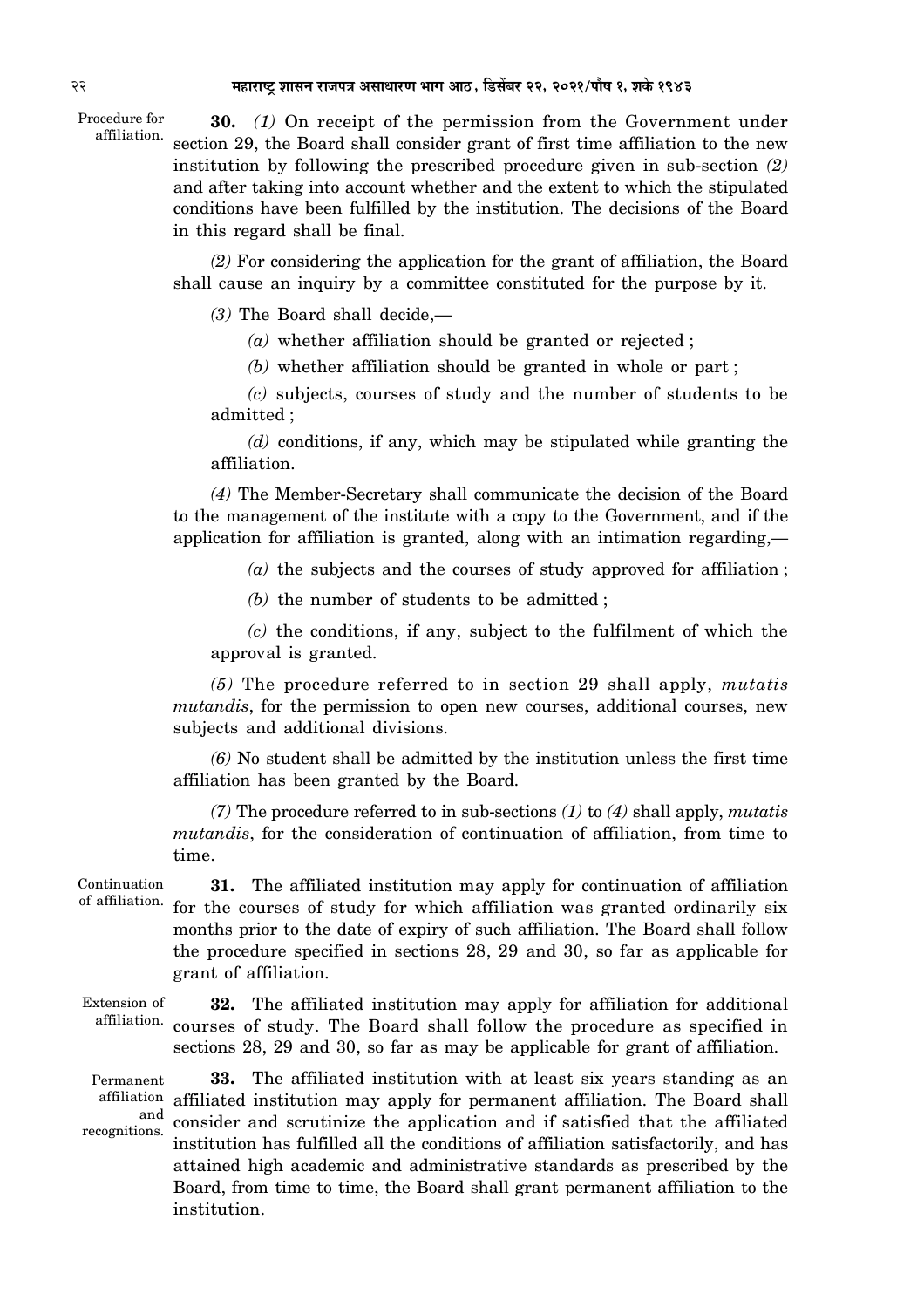**34.** *(1)* Every affiliated institution shall furnish such reports, returns Inspection of and other particulars as the Board may require for enabling it to judge the institution academic standard and standards of academic administration of the and report.

*(2)* The Director shall cause every affiliated institution to be inspected, in every academic year by one or more Committees appointed by him in that behalf.

institution.

**35.** *(1)* If an affiliated institution fails to comply with the conditions Withdrawal of affiliation as provided in section 28, the Board may issue a notice to the of affiliation management to show cause as to why the privileges conferred on the <sup>or recognition.</sup> institution by affiliation should not be withdrawn in part or in whole or modified.

*(2)* The Board shall mention the grounds on which it proposes to take the above-mentioned action and shall send a copy of the notice to the principal or the head of institution. It shall specify in the notice, the period, which shall not be less than thirty days within which the management should file its written statement in reply to the notice.

*(3)* On receipt of such statement or on expiry or the period specified in the notice issued under sub-section *(1),* the Board shall take suitable action for withdrawal or modification of such privileges.

*(4)* The Board shall, having regard to the interest of students studying in the institution, recommend to the Government the action to be taken in this behalf and the Government shall, thereafter, proceed to implement the recommendations.

**36.** *(1)* The recognized institution considering itself eligible for Conferment of academic autonomous status shall apply to the Secretary of Board on or autonomous before the 31st August of the year preceding the year from which the academic autonomous status is applied for in the form, as prescribed by the Board.

*(2)* The Secretary shall place the applications before the Academic Committee and the Committee shall scrutinize the applications and decide, whether there is a *prima facie* case for consideration of such application. If the Academic Committee decides that there is a *prima facie* case, it shall conduct a local enquiry by way of discussion with head of institute, staff and students of institute.

*(3)* The local enquiry shall be on the point under criteria and to assess whether facilities exist as per norms and standards and the institution has secured minimum required accreditations and adequate financial capacity, etc., wherever specified and additional information that the Committee may find necessary.

*(4)* The Secretary of the Board shall place the application and the report of the Academic Committee for scrutiny of application and local enquiry before the Board in its meeting, which shall pass a resolution recording whether the report be accepted or rejected. If the Board rejects the application and report by majority or unanimously and decides not to recommend conferment of autonomous status, it shall record the reasons

status.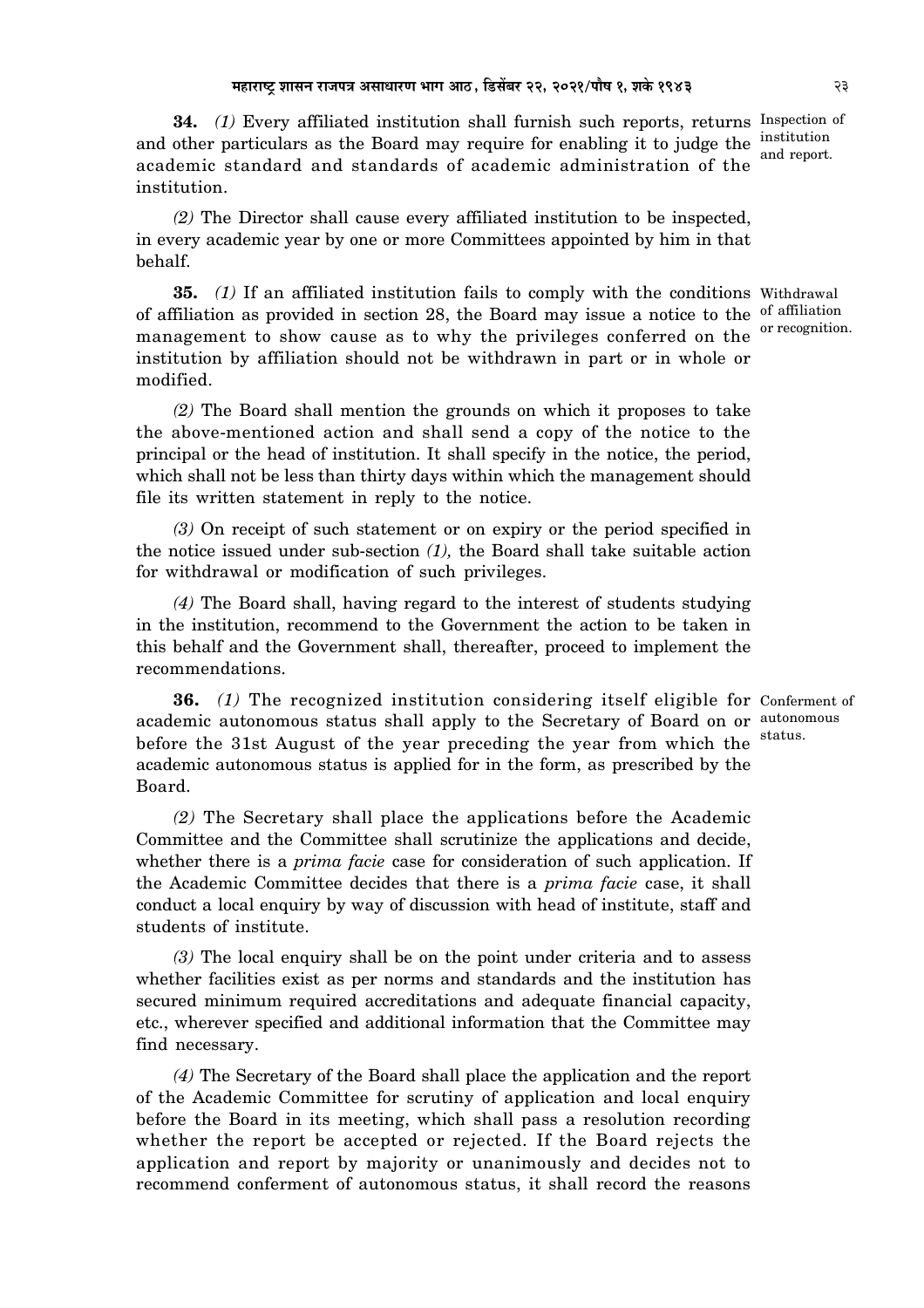therefor. If the Board proposes to grant the application and recommend conferment of academic autonomous status, it shall pass a resolution to that effect and specify the conditions subject to which academic autonomous status shall be conferred.

*(5)* The Secretary of the Board shall submit within a period of one month to the Secretary, Skill Development, Employment and Entrepreneurship Department of Government such recommendations of the Board along with a copy of the resolution and such other records to be decided by the Board, for approval.

*(6)* On receiving approval from the Government for conferment of academic autonomous status on the applicant institute, the Secretary of the Board shall inform the institute concerned, the matter in writing with conditions, if any.

*(7)* Rejection of conferment of academic autonomous status is also to be intimated to the concerned institute.

The activities in sub-sections *(1)* to *(7)* are to be completed within ten months from the last date of receipt of the application for conferment of an autonomy.

*(8)* Any guidelines, rules, regulations, etc., on academic autonomous status provided by Central and State Government, from time to time, shall become applicable to the institute seeking academic autonomous status and to the institute on which the academic autonomous status is already conferred.

Equivalence and eligibility.

**37.** *(1)* The institutions granted academic autonomous status shall be required to obtain equivalence for their courses and programmes from the Board.

*(2)* The autonomous institutions shall get their curriculum, teaching and examination scheme approved by the Board, from time to time.

*(3)* The Board shall carry out inspection of such autonomous institutions in every year.

*(4)* The Board shall monitor all academic, assessment and examination related activities of the autonomous institutions such as curriculum, teaching and examination scheme, teaching hours, academic schedule, eligibility of candidate to appear for the examination and assessment, etc.

*(5)* The Governing Body and other committees of autonomous institutions shall have representative from the Board on such committees.

*(6)* The Board shall grant equivalence for the purpose of employment to any certificate, diploma, post diploma, advance diploma, or any such programme conducted by any Government recognized institute under any similar Board or university or any examination authority located in Maharashtra, outside Maharashtra or outside India on the basis of scrutiny of curriculum.

*(7)* The Board shall, wherever necessary obtain equivalence for any certificate, diploma, advance diploma, or any such programme conducted by the Board from any similar board, college, university or any other Examination Authority within or outside India.

*(8)* The Board shall issue eligibility certificate on the basis of equivalence granted to any course or programme.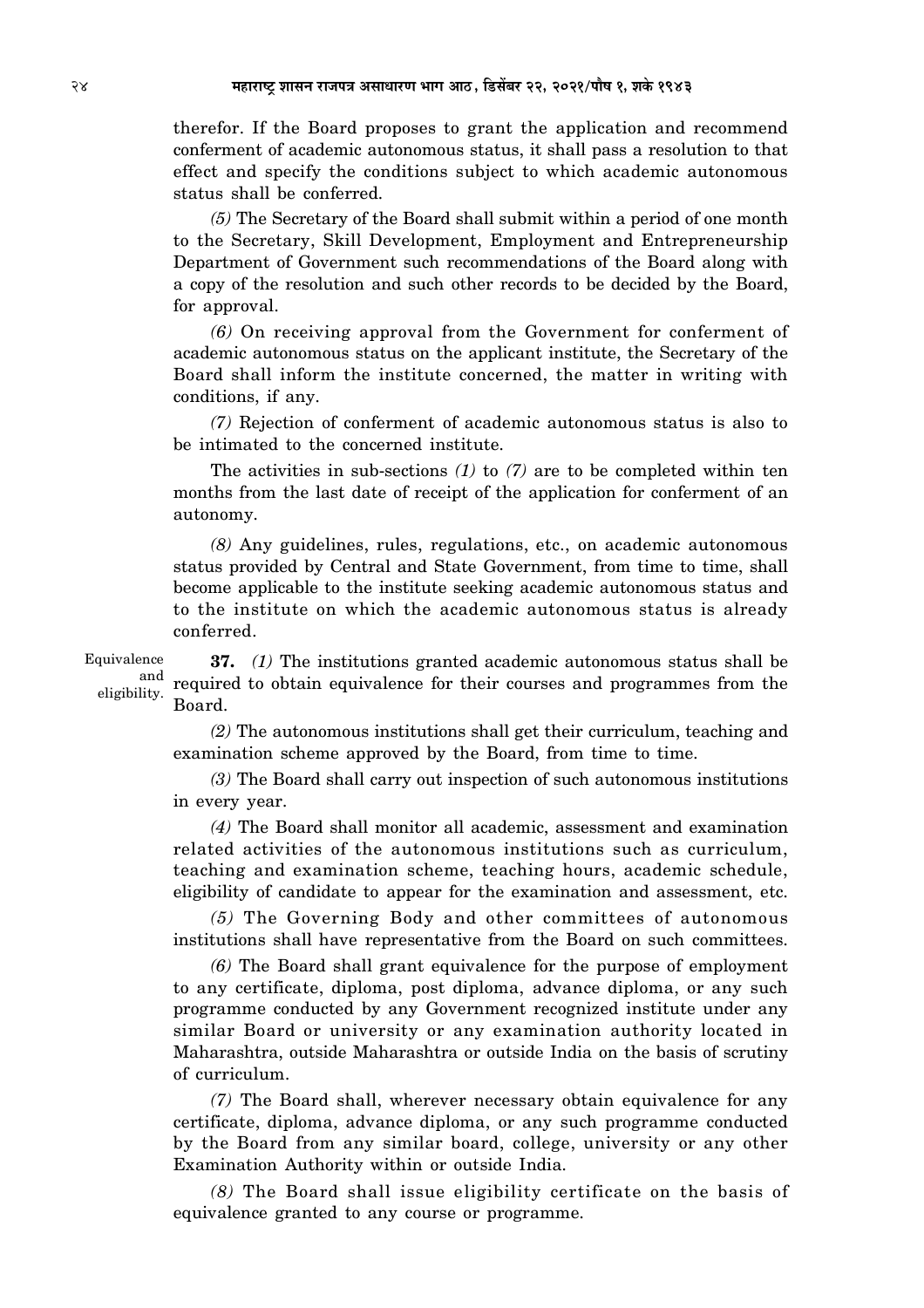**38.** The Board on receipt of complaint or *suo-moto* after conducting Withdrawal an enquiry and after being heard by issuing show cause notice is satisfied of that the institutions granted autonomy failed to comply with the conditions status. as provided in sections 35 and 36 and has failed to attain high academic and administrative standards as prescribed by the Board, from time to time, it shall recommend to the Government to withdraw the autonomous status of the institute and the decision of the Government thereon shall be final and binding.

**39.** (1) No management of an institution shall be allowed to close down Closer of the institution without prior permission of the Government.

*(2)* It shall be the sole responsibility of the management desirous of closing down the institution to settle all types of liabilities, financial or otherwise, including and related to teaching and non-teaching staff of such institutions and the Government or Board shall not be liable for such responsibilities at any stage.

*(3)* The management desires of closing down the institution shall apply to the Board on or before the last day of April of the preceding year, stating fully the grounds for closure, and pointing out the assets in the form of building and equipments, their original costs, the prevailing market value and the grants so for received by it from the Government or from public funding agencies.

*(4)* On receipt of such an application, the Board shall cause to make enquiries as it may deem fit, to assess and determine whether the institution be permitted to effect the closure. The Board may, examine whether the closure should be avoided by providing necessary assistance or taking over of the institute by the Government or transferring it to another management.

*(5)* If the Board decides to recommend the closure, it shall prepare and submit to the Government, a report on the extent of damages or compensation to be recovered from the management and whether the assets created utilising the funds provided by the Government or other public funding agencies, be transferred to the Government or other management, and the payment of compensation to the teachers and the staff retrenched.

*(6)* If the Board has recommended the closure of the affiliated institution, the Government may issue the order for closure.

*(7)* If the Government decides to take over the institution or transfer the same to another management, the procedure to be followed shall be such, as may be prescribed by the Government.

*(8)* The procedure to effect the closure shall be in phases, so as to ensure that the students already admitted to the institution are not affected, and that the first year shall be closed first and no new admissions shall be effected. The procedure to phase out the closure shall be such, as may be prescribed by the Government.

autonomous

institution.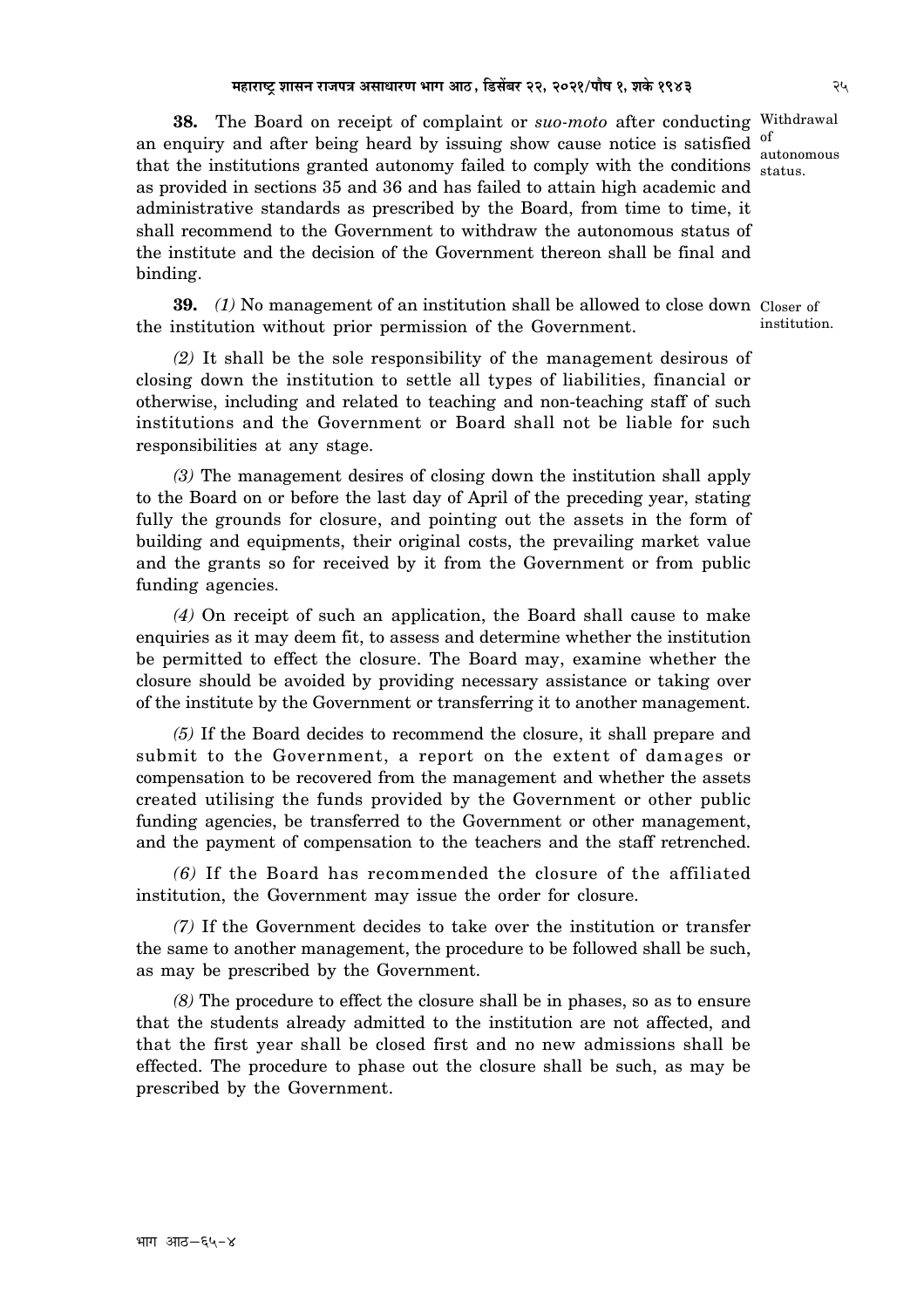#### CHAPTER V

### FUND, FINANCE, ACCOUNT AND AUDIT

**40.** All property, fund and other assets vesting in the Board shall be Board assets. held and applied by it, subject to the provisions and for the purpose of this Act. Application of

**41.** *(1)* The Board shall have its own fund, and the following money its custody shall be credited thereto,— Board's fund, and

investment.

*(a)* fees, royalties and charges, including penalties, levied and collected by the Board ;

*(b)* grants, subventions, contributions and financial assistance, if any, made to it by the Government or otherwise ;

*(c)* bequests, donation and endowments or other contributions, if any;

*(d)* interest and dividends on, and sale proceeds of, any securities vested in it ;

*(e)* all rents and profits from the property vested in it ;

*(f)* other money received by, or on behalf of, the Board.

*(2)* The Board shall establish the following funds, namely :—

- *(a)* general fund ;
- *(b)* salary fund,—
	- *(i)* for all posts approved by the State Government;

*(ii)* for all other post separately ;

- *(c)* trust fund ;
- *(d)* development and programme fund ;

*(e)* contingency fund.

*(3)* Any other fund which in the opinion of the Board is deemed necessary to establish. The establishment and utilization of which shall be as prescribed by regulations.

*(4)* The following shall form part of, or be paid into the general fund,—

*(a)* non-salary contribution or grant, received from the State Government or Central Government or Corporate Social Responsibility Funds under the Companies Act, 2013 ;

*(b)* all incomes of the Board from any source whatsoever including income from fees, other fees and charges ;

*(c)* any sums borrowed from the banks, or any other agency, with the permission of the Government ;

*(d)* sums received from any other source or agency.

*(5)* The salary fund shall consist of all amounts received from the State Government, Central Government or any other endowment or contribution received towards full or part payment of the salary and allowances. No amount from this fund shall be utilized for the purpose other than payment of salaries and allowances.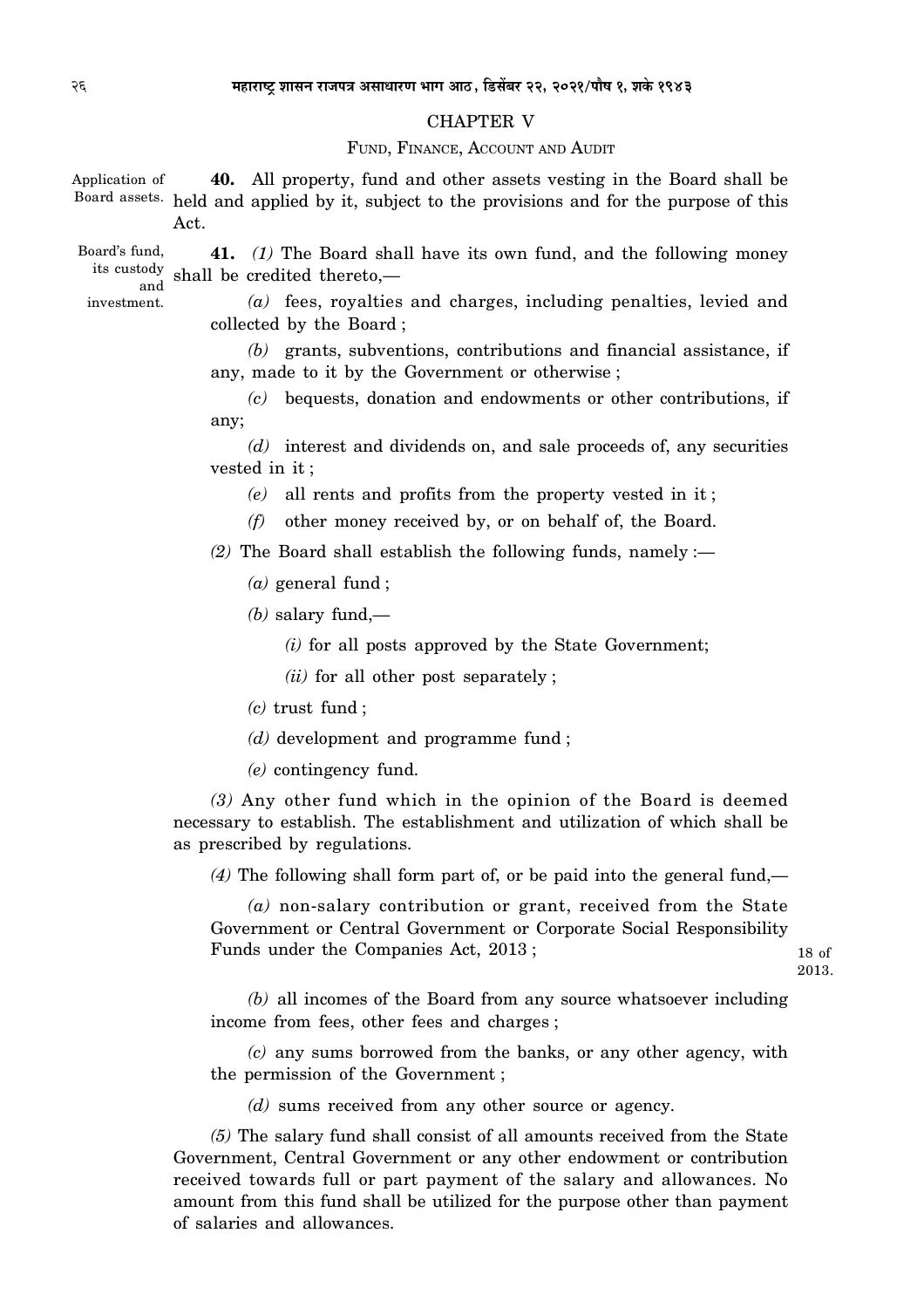*(6)* All income on moneys from trust, bequest, donations, endowments, subventions and similar grants shall form part of the trust fund.

*(7) (a)* The development and program fund of the Board shall consist of all infrastructure development grants received from the State Government, all contributions made by the industry, banks and financial institutions or any person or institution.

*(b)* No amount from this fund shall be appropriated to any other fund of the Board or expanded for any other purpose.

*(c)* The development and program fund shall be utilized in the manner consistent with the object of the program and as per the guidelines of the funding agency on expenditure and audit, to be granted and approved by the Governing Council.

*(8)* The Board shall have and maintain a contingency fund under a separate head of the Board accounts which shall be used only for the purpose of meeting any unforeseen expenditure.

*(9)* Surplus money at the credit of these funds, including accruals thereto, which cannot immediately or at any early date be applied for the purposes aforesaid shall, from time to time, be deposited in the Nationalized or Scheduled Banks or invested in any other Equity or securities issued by the Corporations having financial participation of the State Government.

*(10)* The Board may keep in current or deposit account with the State Bank of India or with any Schedule Bank as defined in the Reserve Bank of 2 of India Act, 1934, which holds a license issued by the Reserve Bank of India <sup>1934</sup> under section 22 of the Banking Regulation Act, 1949, or with any bank  $\frac{10}{1049}$  approved by the Government, in this behalf, such sum of money out of its fund as may be prescribed and any money in excess of the said sum shall be invested in such manner as may be approved by the Government.

1949.

*(11)* Such accounts shall be operated upon by such officers of the Board as may be authorized by the Board or regulation made in this behalf.

**42.** Subject to the provisions of this Act, the fund of the Board shall General be applied only to the payment of charges and expenses incidental to the application of matters specified in this Act; and for any other purpose for which by or fund. under this Act powers are conferred or duties are imposed upon the Board.

**43.** No payment shall be made by Bank out of the Board's fund except How fund upon a cheques or letter of credit signed by an officer authorized by the shall be Board in this behalf.

**44.** The Board shall pay, from time to time, to each district office and Allotment to institute such sums as the Board may determine, for enabling the offices District and institute to discharge the duties and functions imposed on them by the <sup>Offices and</sup> Board for completion of works or Development Schemes within its jurisdiction.

**45.** *(1)* The Board shall prepare, before such date and in such manner Preparation as may be prescribed by regulations, the budget estimates of the income and <sup>of annual</sup> expenditure of the Board for the next financial year.

*(2)* The Board shall on or after the date referred to in sub-section *(1)*, consider the budget estimates prepared by it and submit them as approved भाग आठ--६५-५

drawn against.

institute.

budget estimate.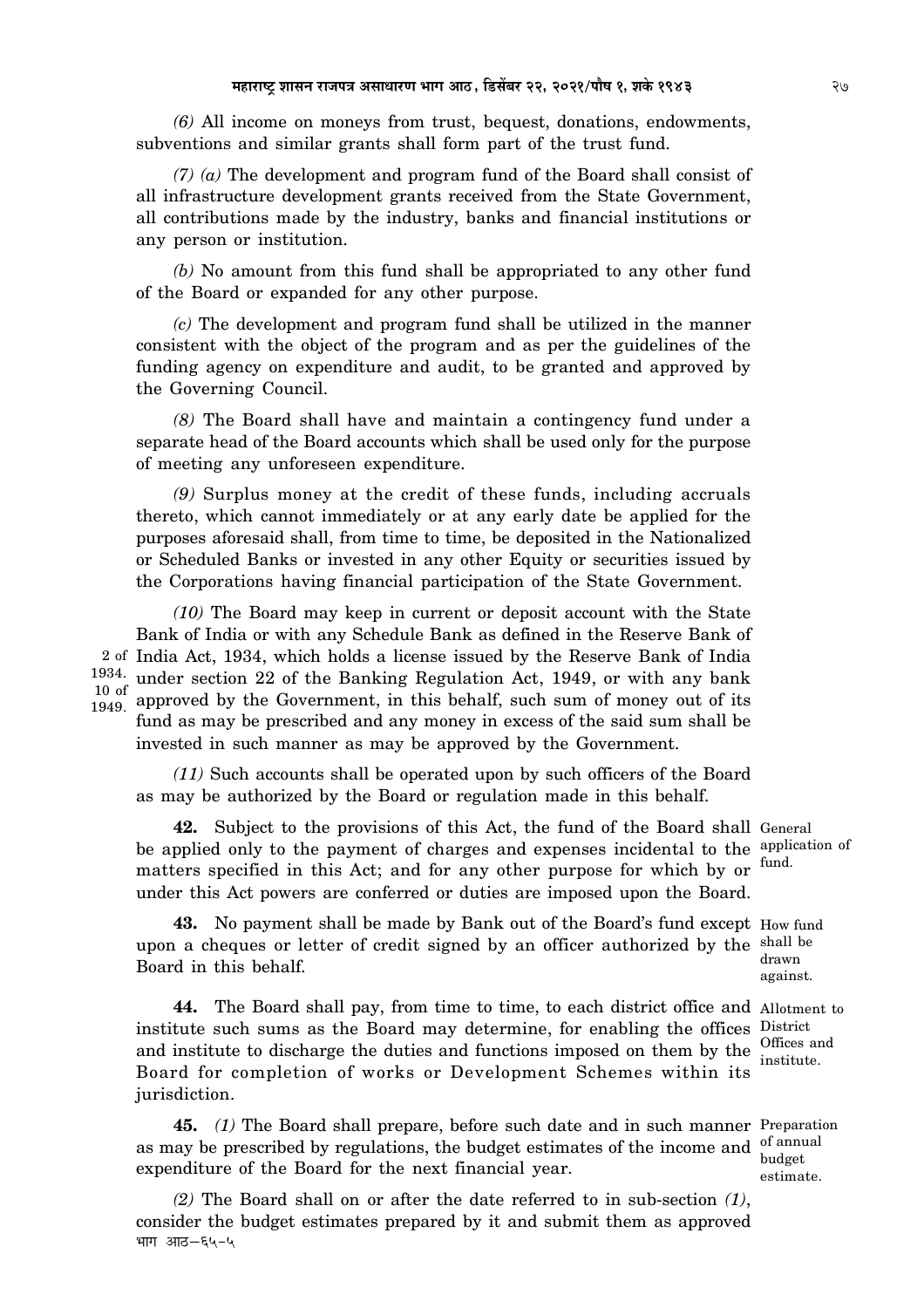by it to the Government, for the sanction. The Government may pass such orders with reference to the budget estimated as it thinks fit, and communicate the same to the Board. The Board shall give effect to such order.

*(3)* The Financial year of the Board shall be the same as that of the State Government.

Annual audit.

**46.** *(1)* The Board shall keep accounts in such form and in such manner accounts and as prescribed by the financial regulations approved by the Governing Council.

> *(2)* The accounts of the Board shall be audited by an auditor appointed by the Board.

> *(3)* The Government may, if it thinks necessary, appoint a special auditor to audit the accounts of the Board.

> *(4)* The auditor or the special auditor, as the case may be, shall submit his report to the Board and shall forward a copy thereof to the Governing Council.

> *(5)* The cost of the audit under sub-section *(2)* or *(3),* if any, shall born by the Board.

Inspection and inquiry.

**47.** *(1)* The Government shall have the right to cause an inspection to be made by such a person or persons as it may direct, of the Board of the buildings, hostels, laboratories, libraries and equipment of any institution affiliated to the Board of the teaching or other work conducted by any such institute and of the conduct of any examination and assessment held on behalf of the Board, and to cause an inquiry to be made in like manner in respect of any matters conducted with the Board.

*(2)* The Government shall, in every case, give due notice to the Board of its intention to cause an inspection or inquiry to be made and the Board shall be entitled to appoint a representative, who is authorized by the Board to be present and be heard at such inspection or inquiry.

*(3)* The Government shall communicate to the Board its views with reference to the results of the inspection or inquiry and may, after ascertaining the opinion of the Board thereon, advise it on the action to be taken, and fix a time limit for taking such action.

*(4)* The Board shall report to the Government such action, if any, as it has taken or proposes to take upon the results of the inspection or inquiry. Such report shall be submitted with the opinion of the Board thereon, within such time as the Government may direct.

*(5)* Where the Board does not within the time fixed, takes action to the satisfaction of the Government, the Government may, after considering any explanation furnished or representation made by the Board, issue such directions as it may think fit, and the Board shall comply with such directions.

Information, be furnished

**48.** *(1)* The Board shall furnish to the Government such reports, return, etc., to returns and statement as may be required by the Government and such by Board. further information relating to any matter connected with its work as the Government may call for.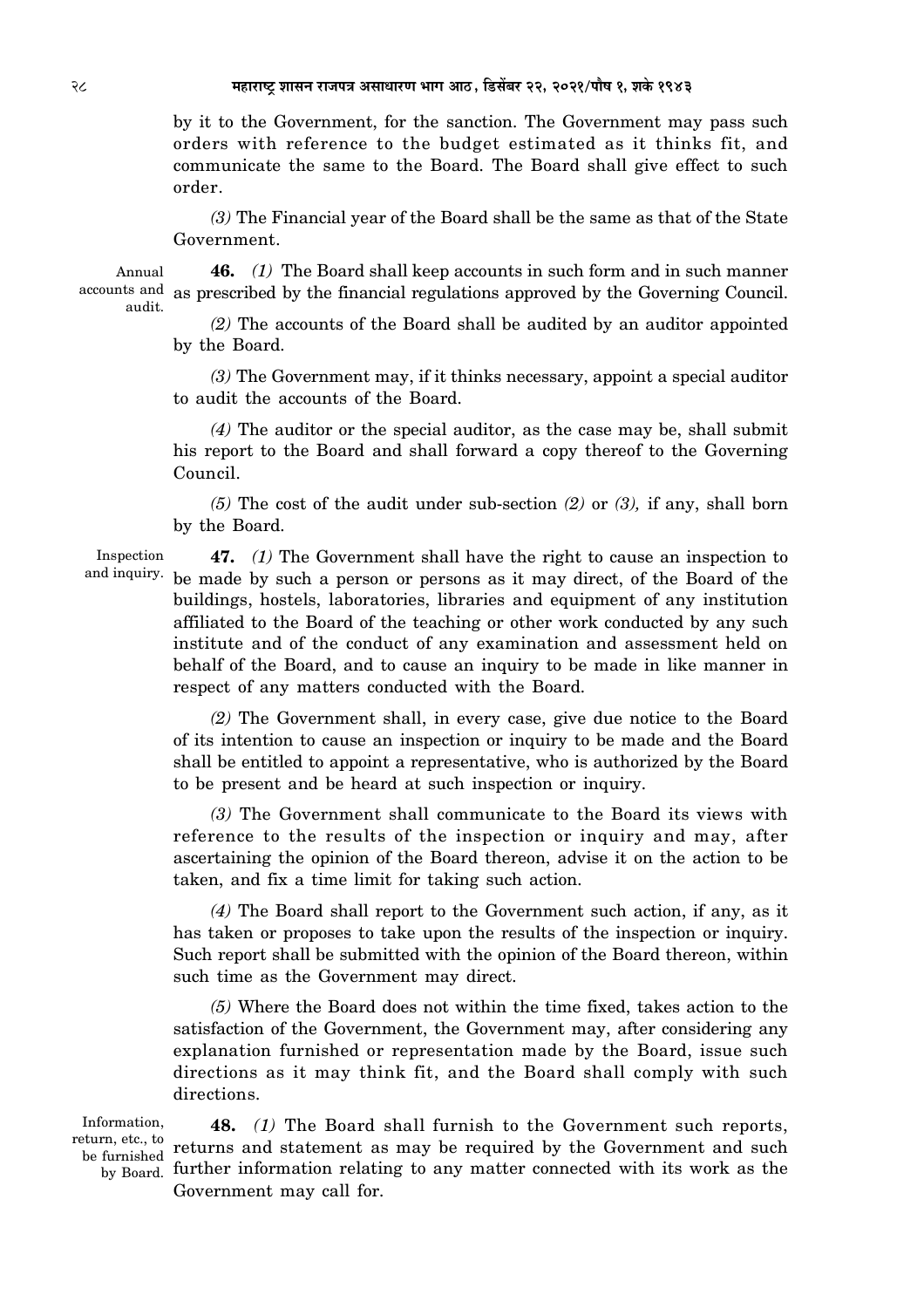*(2)* The Government may, after considering any such report, returns or statements or information furnished, give such directions consistent with this Act as may be necessary, and the Board shall comply with such directions.

#### CHAPTER VI

### SUPPLIMENTRY AND MISCELLANEOUS PROVISIONS

**49.** All matters relating to the exercise of powers by the Board, Manner of conferred upon it by the Act, which have by regulation been delegated by exercise of the Board to a Committee shall stand referred to that Committee and the powers Board before exercising such powers shall receive and consider the report Committee. of that Committee with respect to the matter in question.

**50.** *(1)* The Board may make regulations with the approval of Powers of Government for the purpose of carrying into effect the provisions of this <sup>Board to</sup> Act. make

delegated to

regulations.

*(2)* In particular and without prejudice to the generality of the foregoing power, such regulations may provide for all or any of the following matters, namely :—

*(a)* the constitution, powers and duties of the Committees appointed under section 20 ;

*(b)* the subjects and curricula for the examinations and assessments ;

*(c)* the general condition governing admission of regular and external candidates for the examinations and particular conditions regarding eligibility, attendance, term work, on the fulfilment of which a candidate shall have a right to be admitted to and to appear at any such examination and assessment ;

*(d)* the marks required for passing in any subject and the examination as a whole and for exemption, credit and distinction in any subject ;

*(e)* the fees for admission to the examination and other fees and charges payable in respect of other matters connected with these examinations, assessments, affiliation and permission ;

*(f)* the arrangement for the conduct of examinations and publications of results ;

*(g)* the appointment of examiners, assessors, their powers and duties in relation to the examination and assessments and their remuneration and mode of payment ;

*(h)* the qualifications and disqualification of examiner and assessors ;

*(i)* to award the certificates and diplomas, after the declaration of the result ;

*(j)* the appointment of officers and servants of the Board in its own or district office and the terms and conditions of their services ;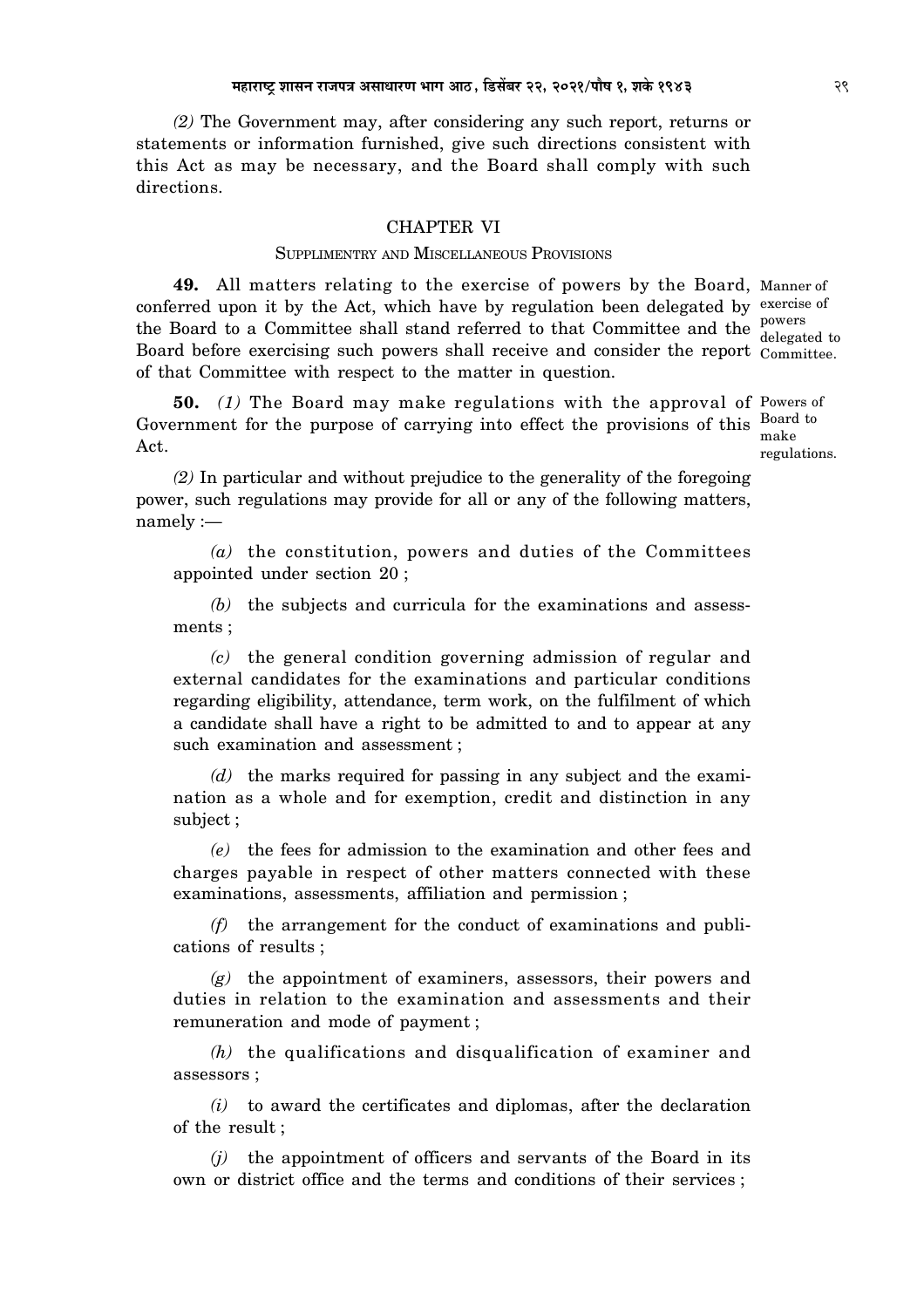*(k)* the control, administration, safe custody and management in all respect of the finance of the Board ;

*(l)* the date before which and the manner in which the Board shall prepare its budget estimates ;

*(m)* the allowance which may be drawn by member of the Board and the Committees appointed by them ;

*(n)* appointment of officers and staff from Government and other institutes for smooth conduct of examinations and assessment and their allowances ;

*(o)* to set procedure, norms and standards for new application for permission to run the courses ;

*(p)* to give sanction for new institute, increase in intake or additional courses in existing institute ;

*(q)* preservation of record of the Board ;

*(r)* all non-academic matters for which provision is, in the opinion of the Governing Council, necessary for the purposes of this Act ;

*(s)* any other matter which is to be or may be prescribed or may be specified or may be defined under this Act.

*(3)* No regulations made under this section shall have effect until the same has been sanctioned by the Government and published by the Board in the *Official Gazette*.

**51.** *(1)* Notwithstanding anything contained in section 50, the first regulation. regulation shall be made by the Government and published in the *Official Gazette* and they shall continue to be in force until new regulations are duly made by the Board. First

> *(2)* If it shall at any time appear to the Government that, it is expedient to make any new regulations in respect of any of the matters referred to in section 50 or that any regulations referred to in sub-section *(1)* or made by the Board under section 50, need to be modified or repealed, either wholly or in part, the Government may, after consultation with the Board, and by notification in the *Official Gazette*, make such regulations to modify or repeal any such regulation, either in whole or in part. The regulations so made, modified or repealed shall take effect from the date as the Government may in such notification specify or if no such date is specified, from the date of publication of the said notification in the *Official Gazette*, except as respects anything done or as omitted to be done before such date.

**52.** *(1)* The Board may make bye-laws consistent with this Act and with Board to the approval of the Governing Council to provide for all or any of the make bye-<br>laws following matters, namely :— Power of laws.

> *(a)* the procedure to be followed at the meetings of the Board and the Committees appointed by it and the number of members required to form a quorum at such meetings ;

> *(b)* any other matter solely concerning the Board and their Committees not provided for by this Act and the regulations made thereunder.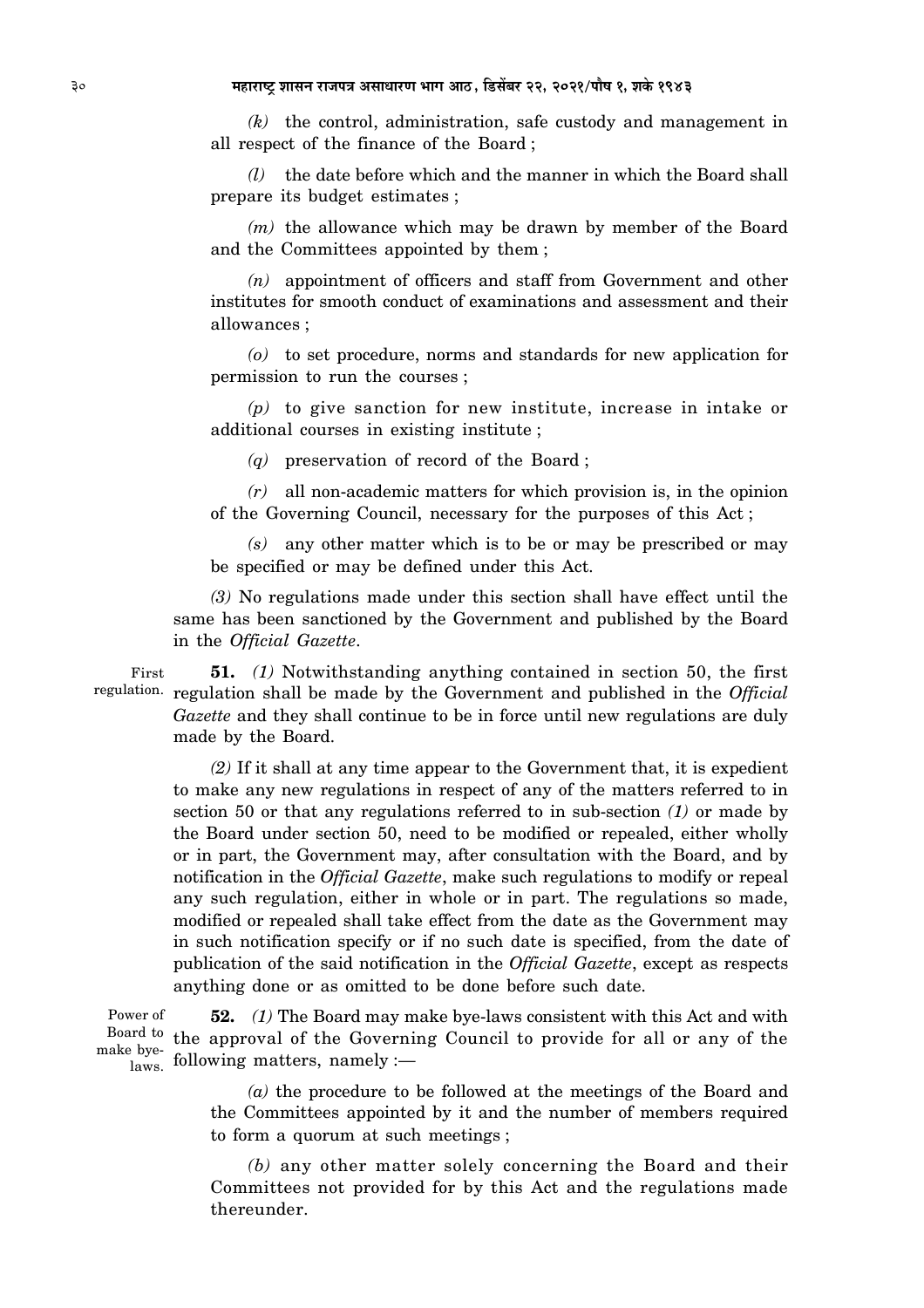*(2)* The bye-laws made under sub-section (*1*) shall be published by the Board in the *Official Gazette.*

**53.** If any question arises regarding the interpretation of any provision Interpretation of this Act or of any regulations or bye-laws made thereunder, the matter  $\frac{in \text{ case of}}{1 + k}$ may be referred for decision to the Government and shall be so referred to the State Government, if not less than three members of a Board so require. The decision of the Government in the matter shall be final. doubt.

**54.** All affiliated and autonomous certificate and diploma level Duties of and institutions shall render such help and assist the Board as the Board may  $\frac{\text{assistance}}{\text{from}}$ require to perform and discharge its duties and functions under the Act.

**55.** No suit, prosecution, or other legal proceedings shall lie against Protection of the Government, Governing Council, the Board or the members or any officers or servant of the Government or of the Governing Council or of the Board, for anything which is done in good faith done or purported or intended to be done in pursuance of this Act or any regulations or bye-laws.

**56.** All members, officers and employees of the Board shall, when Members, acting or purporting to act in pursuance of any of the provisions of this Act, officers and be deemed to be public servants within the meaning of section 21 of the employees of 45 of Indian Penal Code. 1860.

Board to be public servants.

**57**. *(1)* The State Government may, by notification in the *Official* Power to *Gazette,* make rules to carry out the purposes of this Act. make rules.

*(2)* In particular and without prejudice to the generality of the forgoing provision, such rules may be made for all or any of the following matters, namely :—

*(a)* any other objects of the Board, under sub-section (*36*) of section 6 ;

*(b)* the procedure to be followed to take over the institution or transfer the same to another management under sub-section *(7)* of section 39 ;

*(c)* the procedure to phase out the closure under sub-section *(8)* of section 39 ;

(*d*) any other matter which is to be or may be prescribed.

(*3*) Every rule made under this Act shall be laid, as soon as may be, after it is made, before each House of the State Legislature while it is in session for a total period of thirty days which may be comprised in one session or in two or more successive sessions and if, before the expiry of the session in which it is so laid or the session immediately following, both Houses agree in making any modification in the rule or both Houses agree that the rule should not be made and notify such decision in the *Official Gazette*, the rule shall, from the date of publication of a notification in the *Official Gazette*, have effect only in such modified form or be of no effect, as the case may be; so, however, that any such modification or annulment shall be without prejudice to the validity of anything previously done or omitted to be done under that rule.

from institutions.

action taken in good faith.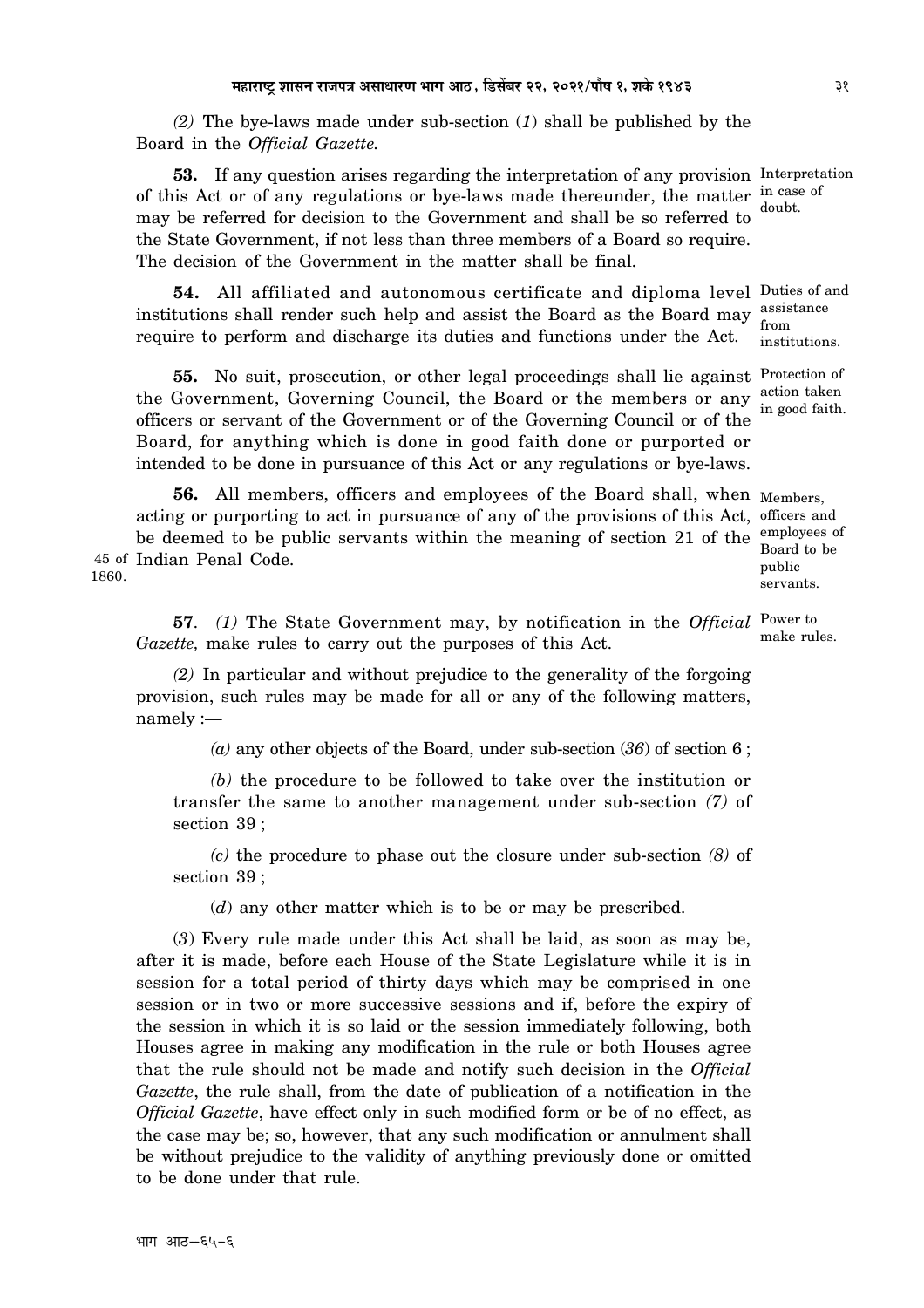Savings.

**58.** *(1)* Every Committee of the existing Board shall, as soon as practicable, but within a period of six month from the date of commencement of this Act, be reconstituted in accordance with the provisions of this Act.

*(2)* Any person holding office immediately before the commencement of this Act as Chairman, Secretary, Deputy Secretary, Assistant Secretary, Inspector, Account Officer, Controller of Examinations to the existing Board shall continue to hold the said office until the corresponding officers are appointed by the Government as per the provisions of this Act.

*(3)* All institutions affiliated or recognised to the existing Board immediately before the commencement of this Act shall be deemed to be affiliated or recognised to the Board under this Act until their affiliation or recognition is withdrawn or reconsidered under the provisions of this Act.

*(4)* The existing students of all the institutions recognised with the existing Board and the Maharashtra State Council for Vocational Training immediately before the commencement of this Act shall continue to remain as students of the institutions as recognised by the Board.

*(5)* The courses and certification recognised by the existing Board and the Maharashtra State Council of Vocational Training immediately before the commencement of this Act shall continue to remain recognised course and certification of the Board.

*(6)* All the educational institutions which were entitled to any privileges of the existing Board immediately before the commencement of this Act shall be deemed to be entitled to similar privileges under this Act of the Board.

*(7)* All benefactions accepted or received by the existing Board and held by it immediately before the commencement of this Act shall be deemed to have been accepted, received or held by the Board under this Act and all the conditions on which such benefactions were accepted, received or held shall be deemed to be valid under this Act, notwithstanding that such conditions may be inconsistent with any of the provisions of this Act.

*(8)* All property, moveable or immovable, and all rights, and interests of whatsoever kind, and powers and privileges of the existing Board immediately before the commencement of this Act shall stand transferred and shall, vest in the Board and be applied for the objects and purposes for which the Board is constituted.

*(9)* All obligations incurred, all contracts entered into and all matters and things engaged to be done, before the first constitution of the Board by, with or for, the State Government or the existing Board for any of the purposes of this Act, in respect of any scheme for the promotion of the vocational education in the State of Maharashtra shall be deemed to have been incurred, entered into, or engaged to be done by, with or for, the Board and accordingly all claims made or suits or legal proceedings instituted or which might have been instituted by or against the State Government or the existing Board, as the case may be, continued or instituted by or against the Board.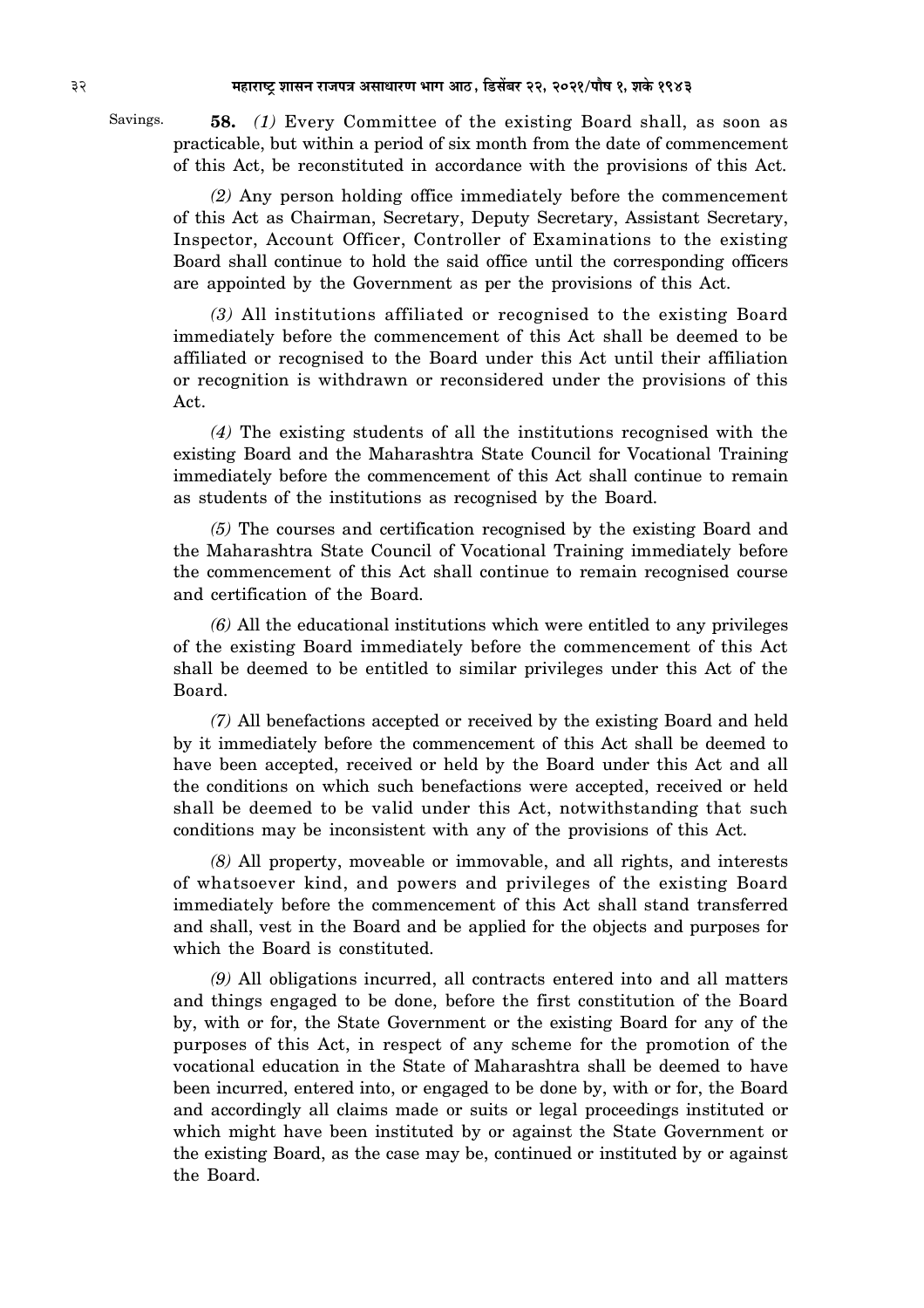*(10)* All legal proceedings or remedies instituted or enforceable by or against the existing Board before the commencement of this Act may be continued or enforced, as the case may be, by or against the Board as established under this Act.

*(11)* All debts, liabilities and obligations incurred before the commencement of this Act and lawfully subsisting against the existing Board shall be discharged and satisfied by the Board.

*(12)* Any will, deed or other documents made before the commencement of this Act, which contains any bequest, gift, term or trust in favour of existing Board shall, on and from the commencement of this Act, be construed as if the Board is named therein instead of the existing Board.

*(13)* All references to the existing Board in any enactment or other instruments issued under any enactment immediately before the commencement of this Act shall be construed as references to the Board constituted under this Act.

*(14)* The appointment of examiners made under the orders and subsisting immediately before the commencement of this Act shall be deemed to have been made under and for the purpose of this Act for the Board, and such examiners shall continue to hold office and discharge their duties and functions until fresh appointments are made under this Act.

*(15)* The service regulations applicable to the officers and employees of the existing Board immediately before the commencement of this Act shall be deemed to have been prescribed under this Act and shall, save as otherwise provided by or under this Act, continue to remain in force until they are superseded in accordance with the provisions of this Act.

*(16)* All notices and orders made or issued by any authority and orders, circulars of the existing Board before the commencement of this Act shall, in so far as they are not inconsistent with provisions of this Act, continue to be in force and be deemed to have been made or issued under this Act.

**59.** (*1*) If any difficulty arises in giving effect to the provisions of this Power to Act, the State Government may, as occasion arises, by an order published remove in the *Official Gazette*, do anything, not in consistent with the provisions of difficulties. this Act, which appears to it to be necessary or expedient for the purpose of removing the difficulty :

Provided that, no such order shall be made after the expiry of the period of two years from the date of commencement of this Act.

(*2*) Every order made under sub-section *(1)* shall be laid, as soon as may be, after it is made, before each House of the State Legislature.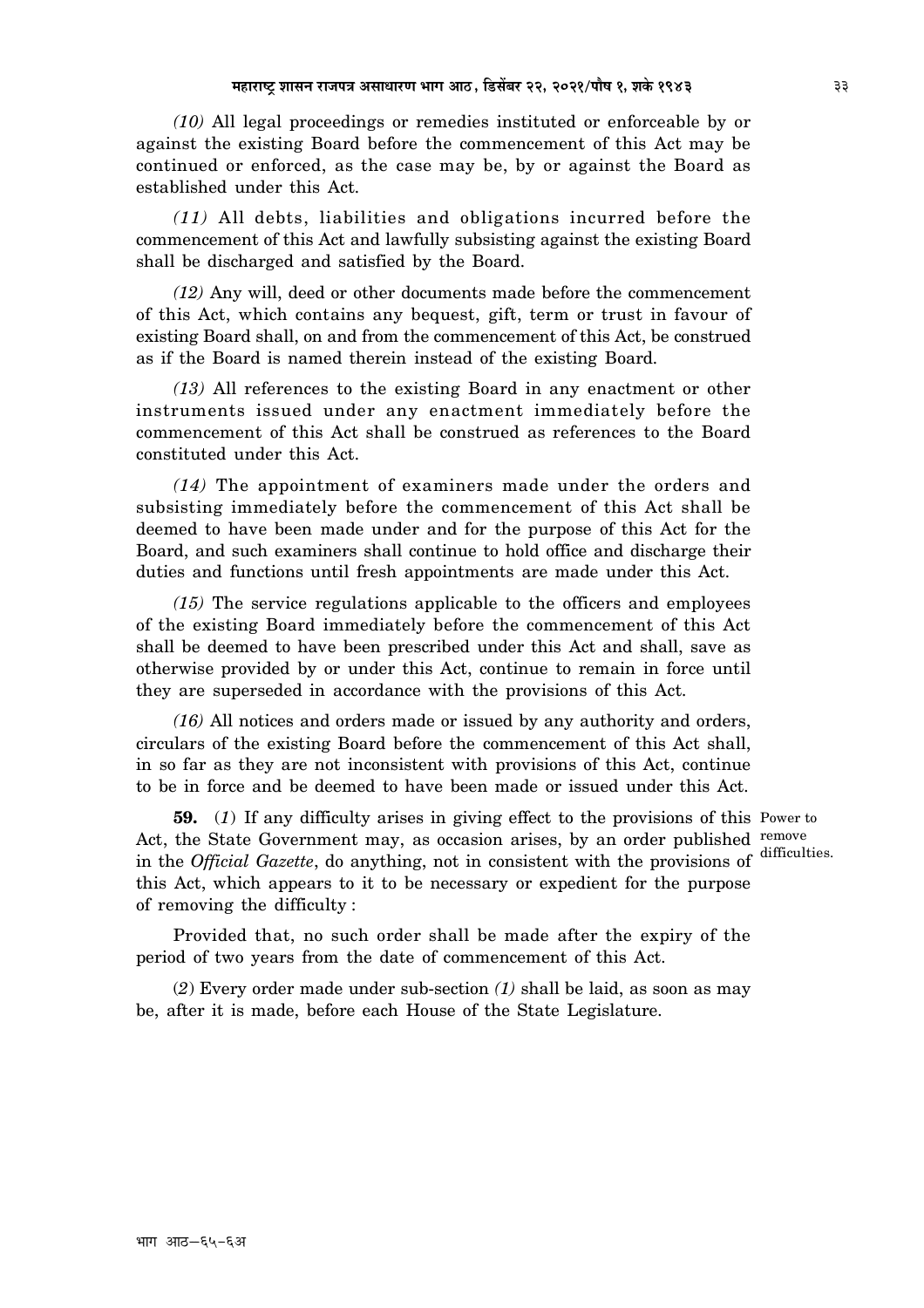#### STATEMENT OF OBJECTS AND REASONS

The Maharashtra State Board of Skill Development was initially integral part of the Maharashtra State Board of Technical Education Examination, which was established in the Year 1963 for the purpose of regulation, affiliation and examination of Certificate and Diploma level Vocational and Technical Education Courses in the State. In the year 1986, the Maharashtra State Board of Vocational Education Examination separated from the Maharashtra State Board of Technical Education Examination. The Maharashtra State Board of Skill Development is currently regulating 320 courses under 29 different sectors of 6 months, 1 year and 2 years duration with provision of part time and full time basis. Presently there are 1165 institutions affiliated to the Board, which are having total intake capacity of 62840 students.

2. The Maharashtra State Board of Skill Development is working as one of the implementing agency of the National Policy on Skill Development and Entrepreneurship, 2015 and New Education Policy, 2020, in the State of Maharashtra. The said Board will also regulate the National Skill Qualification Framework compliant vocational education and skill training courses in the State of Maharashtra. The Government considers it expedient to give statutory status to the said Board to change the name of Board as the Maharashtra State Board of Skill, Vocational Education and Training.

3. The salient features of the Bill are as follows :—

(*a*) to develop competent, skilled and capable youth imbued with skills, learning and the spirit of entrepreneurship to meet the skilled employment as per the market needs ;

(*b*) to promote vocational education at secondary and higher secondary education and skills training leading to employment and entrepreneurship in an integrated manner with industry, so as to ensure pathways for progression and mobility ;

(*c*) to create dedicated skill eco-systems by strengthening instituteindustry interactions for designing NSQF compliant courses, curriculum design and mandatory industry participation ;

(*d*) to study of labour market at a regular intervals to understand the change in industry requirements, change in skill set, job role proficiency required and fine tune the training and the curriculum accordingly ;

(*e*) to upgrade the existing skill set of the teachers by undertaking a train the trainer (ToT) programme ;

(*f*) to provide vocational education and skill training, and employment opportunities to wide range of learners representing diverse backgrounds, age groups and socio-economic status and geographic location ;

(*g*) to co-ordinate with employers, industries and industry associations to ensure relevant curricula design, skill training, placements, internships, traineeship, apprenticeship, consultancy, joint projects, etc. ;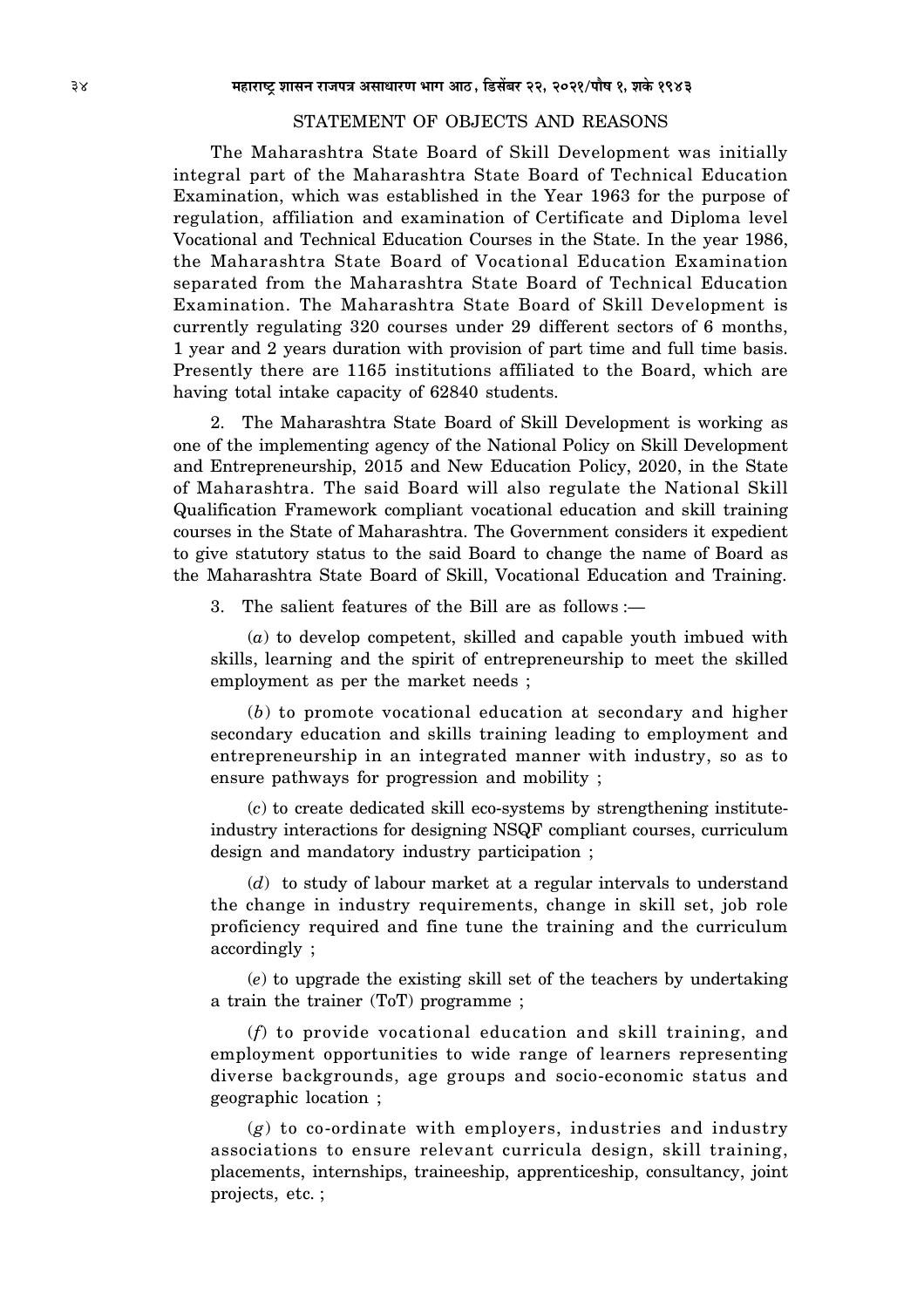$(h)$  to promote inclusive growth by facilitating employment and providing self-employment guidance for the youth to enhance their incomes, thus promoting inclusive growth for sustainable development;

 $(i)$  to provide for approval of proposals for permission, affiliation and recognition of institutions and centres for skill training, vocational education and training on self-finance basis;

 $(j)$  to provide for approval of the tailor-made customized courses of Government and Non-Government organization for the purpose of recognition and affiliation;

 $(k)$  to produce for counselling and placement, which will provide necessary guidance and counselling about the skills offered and the students will be placed after completing vocational education and training skilling courses;

(*l*) to provide for integrated vocational education and training, to promote and provide recognition of prior learning, mechanism and facility of credit banking or transfer system and vertical mobility to higher education facilities in the State;

 $(m)$  to produce for building financial self-sufficiency by undertaking academic, skill and allied programmes and by providing professional and development services to the industry, public organizations, agencies and the society at large.

4. The Bill also provides establishment of the Maharashtra State Board of skill, Vocational Education and Training, establishment of Governing Council, Constitution of Academic Committee, Finance Committee, sector skill committees, Assesment, Examination and Certification Committee, Accredation, Affiliation and Equivalence Committee

5. The Bill seeks to achieve the above objectives.

NAWAB MALIK,

Mumbai. Dated the 21st December 2021.

Minister for Skill Development, Employment and Entrepreneurship.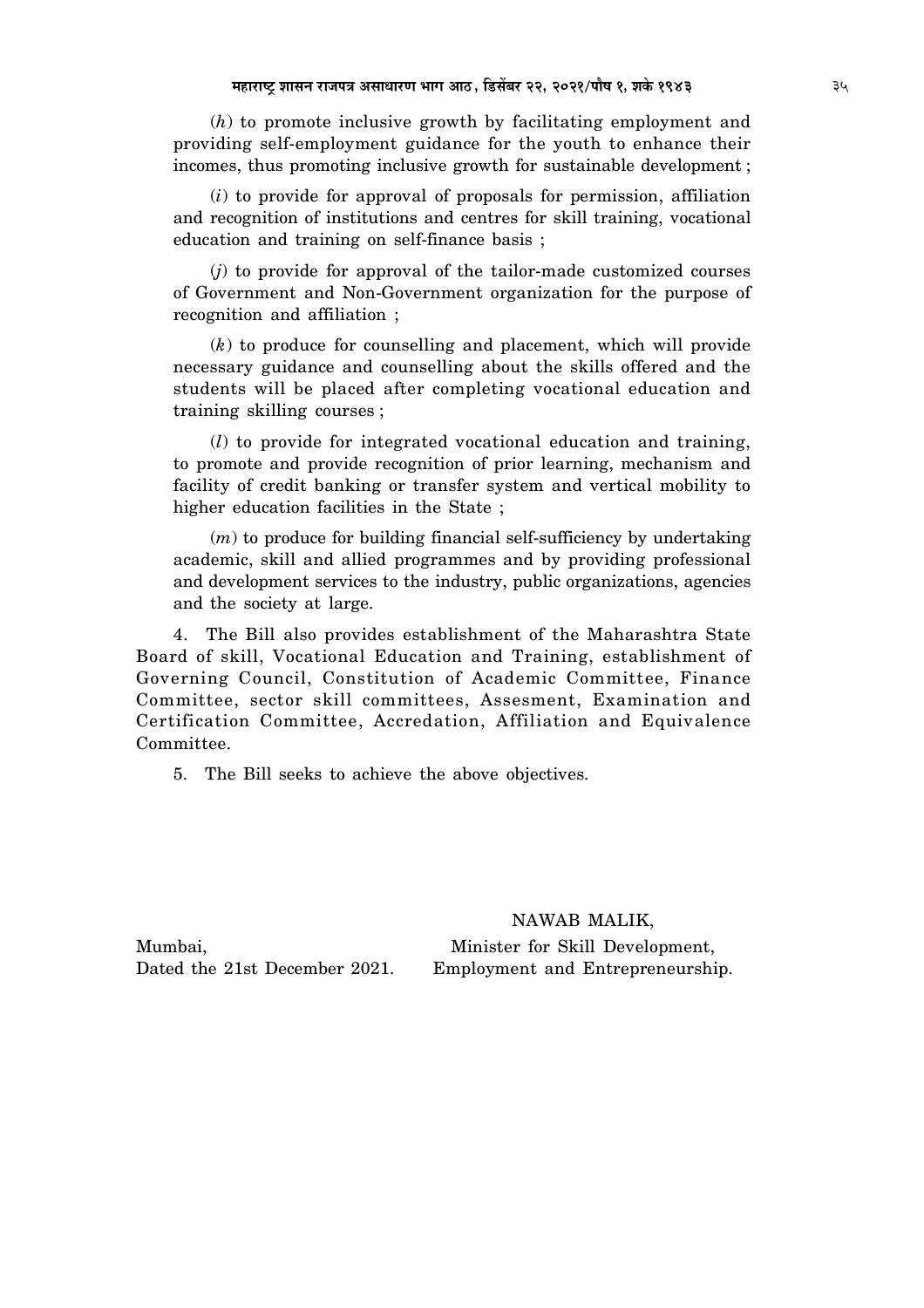### MEMORANDUM REGARDING DELEGATED LEGISLATION

The Bill involves the following proposals for delegation of legislative power, namely :—

*Clause 1(2).—*Under this clause, power is taken to the Government to appoint, by notification in the *Official Gazette*, the date on which the Act shall come into force.

*Clause 3.—*Under this clause, power is taken to the Government to establish by notification in the *Official Gazette*, the Maharashtra State Board of Skill, Vocational Education and Training, for the purposes of the Act.

*Clause 5(2).—*Under this clause, power is taken to the Government, to publish in the *Official Gazette,* the names and tenure of the persons other than *ex officio* member who have been nominated as a members of the Board.

*Clause 6(36).—*Under this clause power is taken to the Government to prescribe any other objects of the Board.

*Clause 7(1) and (2).—*Under this clause, power is taken to the Government, to appoint and publish the name of the Director of the Board in the *Official Gazette*.

*Clause 9(1) and (3).—*Under this clause, power is taken to the Government,—

(*a*) to establish, the Governing Council by notification in the *Official Gazette ;*

*(b)* to publish the names of the members of the Governing Council by notification in the *Official Gazette.*

*Clause 39 (7) and (8).—*Under these clauses power is taken to the Government to prescribe the procedure,—

*(a)* to take over the institution or transfer the same to the another management ;

*(b)* to phase out for effecting the closure of an institution *;*

*Clause 50.—*Under this clause, power is taken to the Board to make regulations for the purposes of carrying out into effect the provisions of the Act and such regulations shall be published by the Board in the *Official Gazette*.

*Clause 51.—*Under this clause, power is taken to the Government to make, by notification in the *Official Gazette*,—

*(a)* the first regulations for carrying into effect the purposes of this Act which shall continue to be in force until new regulations are duly made by the Board ;

*(b)* such regulations or modify or repeal any such regulations, either in full or in part if it shall at any time appear to the Government that it is expedient to make any new regulations in respect of any of the matters referred to in section 50 or that any regulations referred to in sub-section *(1)* or made by the Board under section 50 need to be modified or repealed, either wholly or in part.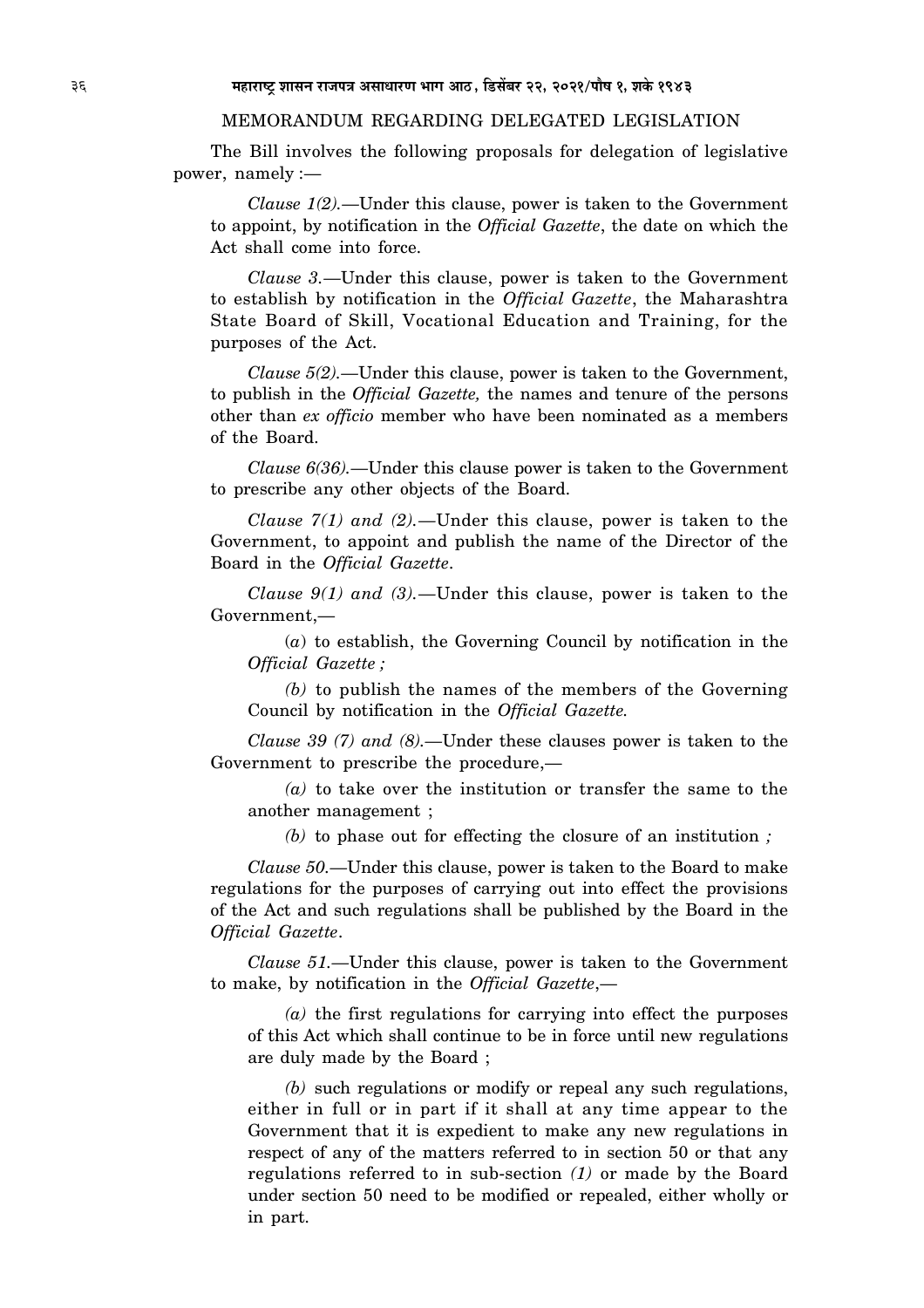Clause 52.—Under this clause, power is taken to the Board to make bye-laws for the purposes specified in the Act and bye-laws shall be published in the Official Gazette.

*Clause 57(1)*.—Under this clause, power is taken to the Government to make rules for carry out the purposes of this Act, by notification in the Official Gazette.

Clause 59.—Under this clause, power is taken to the Government, to remove by an Order published in the Official Gazette, any difficulty which may arise in giving effect to the provisions of the Act, within a period of two years from the commencement of the Act.

2. The above-mentioned provisions for deletion of legislative powers are of normal character.